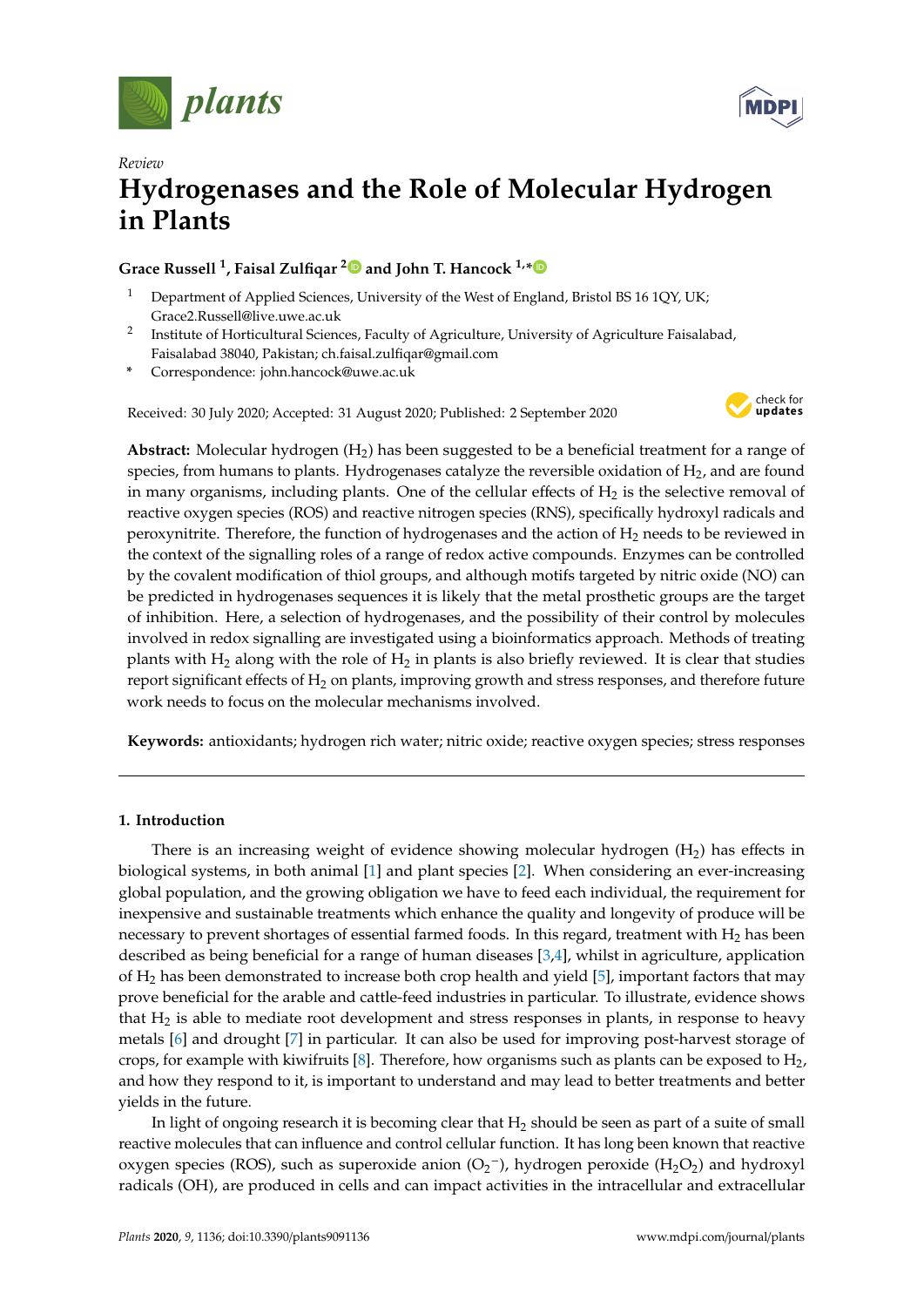environs, during stress responses as an example [\[9\]](#page-10-8). Of further significance are the reactive nitrogen species (RNS), such as nitric oxide (NO) and peroxynitrite (ONOO<sup>−</sup>) [\[10\]](#page-10-9). Hydrogen sulfide (H<sub>2</sub>S) too, is an important signalling molecule [\[11\]](#page-10-10), often produced, along with ROS and RNS, during stress responses [\[12\]](#page-10-11).

As these molecules can be generated by plant cells concomitantly, both temporally and spatially, it is likely that there would be an interplay between them  $[13]$ , and also, interactions with  $H_2$ . This crosstalk could, of course, be bidirectional wherein  $H_2$  may interfere with NO signalling, for example. Alternatively ROS and NO may also modify  $H_2$  metabolism. In either case, signalling events would be affected, and this would influence both short-term and long-term cellular activities.

 $H_2$  is an extremely small (MW 2.016 g/mol) and relatively inert molecule. As a consequence, it is hard to envisage how it can be perceived by a classical receptor protein, or how it could partake in the control of proteins through covalent modifications, as has been found for NO effects, typically through *S*-nitrosation [\[14\]](#page-10-13). However,  $H_2$  has been shown to have effects through the selective removal of reactive oxygen species (ROS), in particular hydroxyl radicals [\[15\]](#page-10-14), and the scavenging of RNS, in particular peroxynitrite.  $H_2$  is also known to have effects through action on haem oxygenase enzymes (e.g., HO-1) [\[16\]](#page-11-0). It has also been mooted that the physical properties of  $H_2$  may mediate some of the effects seen in higher plants and animals [\[17\]](#page-11-1). However, we are currently far from a full understanding of how  $H_2$  interacts with cellular components and influences cellular activity, and a great deal of research into the molecular mechanisms of the interplay between molecular hydrogen and cellular systems will be required if we are to elucidate such complexities.

Cells may be exposed to  $H_2$  from both endogenous and exogenous sources. Exogenous sources, such as the arrival of  $H_2$  from the environment, are important to consider, especially as this may be the way  $H_2$  is used as a medication or agricultural treatment. However, many organisms are known to contain discrete hydrogenase enzymes responsible for the reversible oxidation of molecular hydrogen. Such enzymes are typically classified on the basis of their metal chelation properties e.g., Fe, FeFe, and NiFe [\[18\]](#page-11-2), which may either generate or remove molecular hydrogen in cellular systems. In animals, the gut microflora is also an important source of  $H_2$  [\[19\]](#page-11-3); however, non-gut bacteria may also contribute to accumulation of  $H_2$  in biological systems [\[20\]](#page-11-4). Here, bacteria as a  $H_2$  source for plants is briefly discussed.

In this review, the manner in which plants can be exposed to molecular hydrogen are explored, along with a discussion of how the enzymes involved may be impacted on by reactive signalling entities such as nitric oxide. The effects that have been reported in plants are also discussed, although the molecular mechanisms underpinning the action of  $H_2$  is not clear. Future work in this area may open the way for beneficial treatments of plants [\[5\]](#page-10-4), a topic which will be briefly discussed here as well.

#### **2. Hydrogen Production by** *Chlamydomonas reinhardtii*

Algae are convenient and well-used models for exploring the biochemistry and physiology of higher plants. In this regard, the species *Chlamydomonas reinhardtii* is commonly used [\[21\]](#page-11-5). *C. reinhardtii* is a single-celled alga that has two flagella and a large single chloroplast occupying the majority of intracellular space. Although not a higher plant, it is pertinent here as it has the capacity to produce molecular hydrogen [\[22\]](#page-11-6). *C. reinhardtii* contains two [FeFe]-hydrogenases (HYDA1 and HYDA2; 497 and 505 amino acid lengths, respectively) [\[23\]](#page-11-7). Interestingly, all algal species studied that possess hydrogenase activity contain two such enzymes, which are likely to have formed from gene duplication events. Here, the hydrogenases are stromal located enzymes which are coupled to the electron transport of photosynthesis, accepting electrons from ferredoxin [\[24\]](#page-11-8). In the short term, electrons can be supplied via Photosystem II (PSII), but generated oxygen will soon inhibit the hydrogenase activity. Over the longer term, such activity can be driven from a NAD(P)H-plastoquinone-oxidoreductase [\[25\]](#page-11-9). Factors here that are noteworthy include the aforementioned hydrogenase genes, which are only expressed in the absence of oxygen  $[26]$ , and that  $H_2$  production is increased in the absence of  $CO_2$ . Hydrogen production is also light dependent but  $H_2$  is increased in low sulfur [\[25\]](#page-11-9). When considering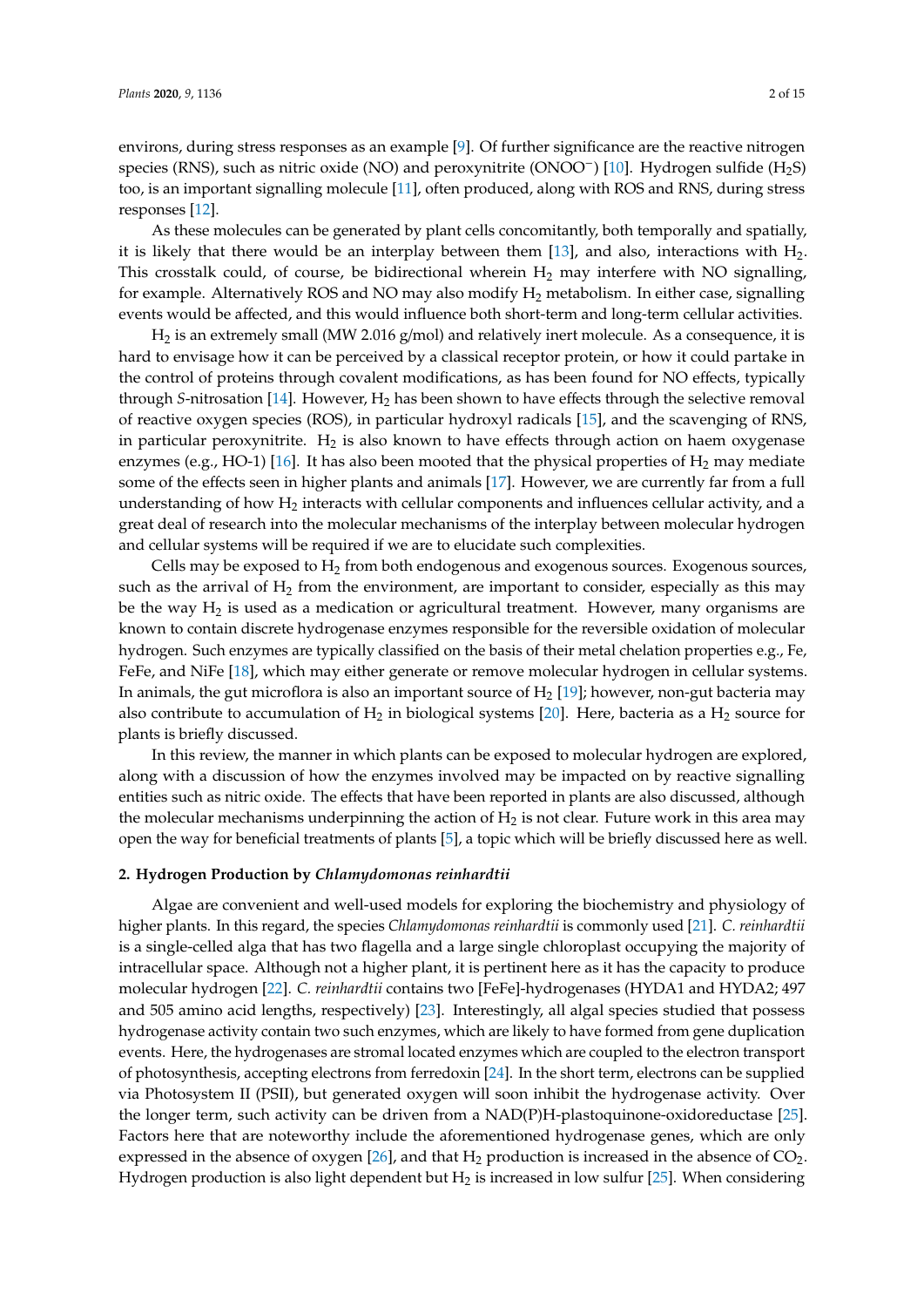these observations, it appears that production of  $H_2$  is dependent on the action of PSII, and the subsequent generation of starch, which is used as an electron donor [\[27\]](#page-11-11). However, mutants that lack Rubisco also do not accumulate starch, but these cells can produce  $H_2$ , probably through the action of PSII [\[22\]](#page-11-6). When working with algae, Torzillo et al. [\[28\]](#page-11-12), recognized that sulfur-depleted *C. reinhardtii* cells produced H<sub>2</sub> in vivo at a rate in the order of 10 nmol.hr<sup>-1</sup>.µg Chlorophyll<sup>-1</sup>. Production in a D1 (a protein in the PSII center) mutant resulted in considerably more  $H_2$ , mainly because generation was prolonged for longer [\[28\]](#page-11-12). In addition to this, a study designed by Philipps et al. [\[29\]](#page-11-13) investigated what would happen under nitrogen deficiency, and although starch was accumulated when sulfur was deficient—which should increase  $H_2$ —it was found that  $H_2$  generation was low [\[29\]](#page-11-13). It was suggested that this was because of increased cytochrome  $b<sub>6</sub>f$  complex degradation and reduced amounts of ferredoxin.

It is clear, therefore, that some lower photosynthetic organisms such as *C. reinhardtii* can produce significant amounts of  $H_2$  under certain environmental conditions. The probable function is to aid in the coordination of electron flow during times of altered environmental conditions, such as the rising presence of oxygen. Sustained  $H_2$  generation is probably wasteful to the cells [\[23\]](#page-11-7). However, such  $H_2$ production, if it can be increased and sustained will be of interest as a method for generating  $H_2$  gas as a biofuel [\[30,](#page-11-14)[31\]](#page-11-15).

A BLAST search using the HYDA1 amino acid sequence shows that many other algae also have homologous hydrogenase proteins, including *Tetrabaena socialis, Gonium pectoral, Volvox carteri* and *Chlorella* (data not shown). Clearly, H2 metabolism in green algae is a common occurrence, not exclusive to *C. reinhardtii.*

#### *Possible Control of Algal Hydrogenases*

As discussed in more depth below,  $H_2$  may have effects on ROS and NO metabolism. Therefore, it may be that a feedback mechanism would allow effects of ROS and NO in the control of hydrogenase activity. It was reported a long time ago that hydrogenases could be inhibited by NO [\[32\]](#page-11-16). NO is likely to act on proteins by covalently modifying cysteine residues through *S*-nitrosation to create the -SNO group [\[33\]](#page-11-17), or through modification of tyrosine residues forming a nitrotyrosine group [\[34\]](#page-11-18). Evidently, HYDA1 has eleven cysteine residues, whilst HYDA2 has nine, with six common to both (data not shown), so there is a possibility of thiols being able to be covalently modified by ROS or NO, assuming such thiols are accessible and not buried in the protein structure. Using the iSNO-PseAAC prediction tool [\[35\]](#page-11-19) to find possible positions of -SNO groups in HYDA1, Cys54, Cys170, Cys191, and Cys225 are suggested to be *S*-nitrosated. Using the HYDA2 sequence Cys17, Cys33, Cys194, and Cys228 are suggested to be *S*-nitrosated. The common ones shared by these two sequences are Cys191/194 and Cys225/228 (data not shown), perhaps suggesting that they may be significant for NO modification. However, it has been suggested that the three-dimensional structure around the nitrosated cysteine is important, rather than the amino acid sequence directly next the cysteine [\[36\]](#page-11-20). It has also been noted that for the formation of the -SNO group the presence of a (IL)-X-C-X-X-(DE) motif is favourable [\[37\]](#page-11-21). Both the HYDA1 and HYDA2 sequences are devoid of this sequence (data not shown), and perhaps therefore are not able to be *S*-nitrosated.

Of course, it may not be the amino acid sequence which is the target for control of hydrogenases. It has long been known that NO inhibits such enzymes [\[32\]](#page-11-16), but more recently the NiFe hydrogenase of *Desulfovibrio fructosovorans* has been studied. Here, Ceccaldi et al. [\[38\]](#page-12-0) demonstrated that the metallic elements were the target of NO, and that NO inhibited the NiFe active site whilst also irreversibly damaging the iron–sulfur centers [\[38\]](#page-12-0). Therefore, for NO action there is no specific requirement for a thiol modification at all.

No amino acid motif has been reported for ROS modification of thiols, so this would still be a matter for debate. Similarly, despite an extensive study on *S*-persulfidation in *Arabidopsis thaliana* there was no consensus of a target amino acid sequence for H<sub>2</sub>S mooted [\[39\]](#page-12-1). It has been suggested that sites that are *S*-persulfidated are similar in nature to those *S*-nitrosated [\[40\]](#page-12-2), with the three-dimensional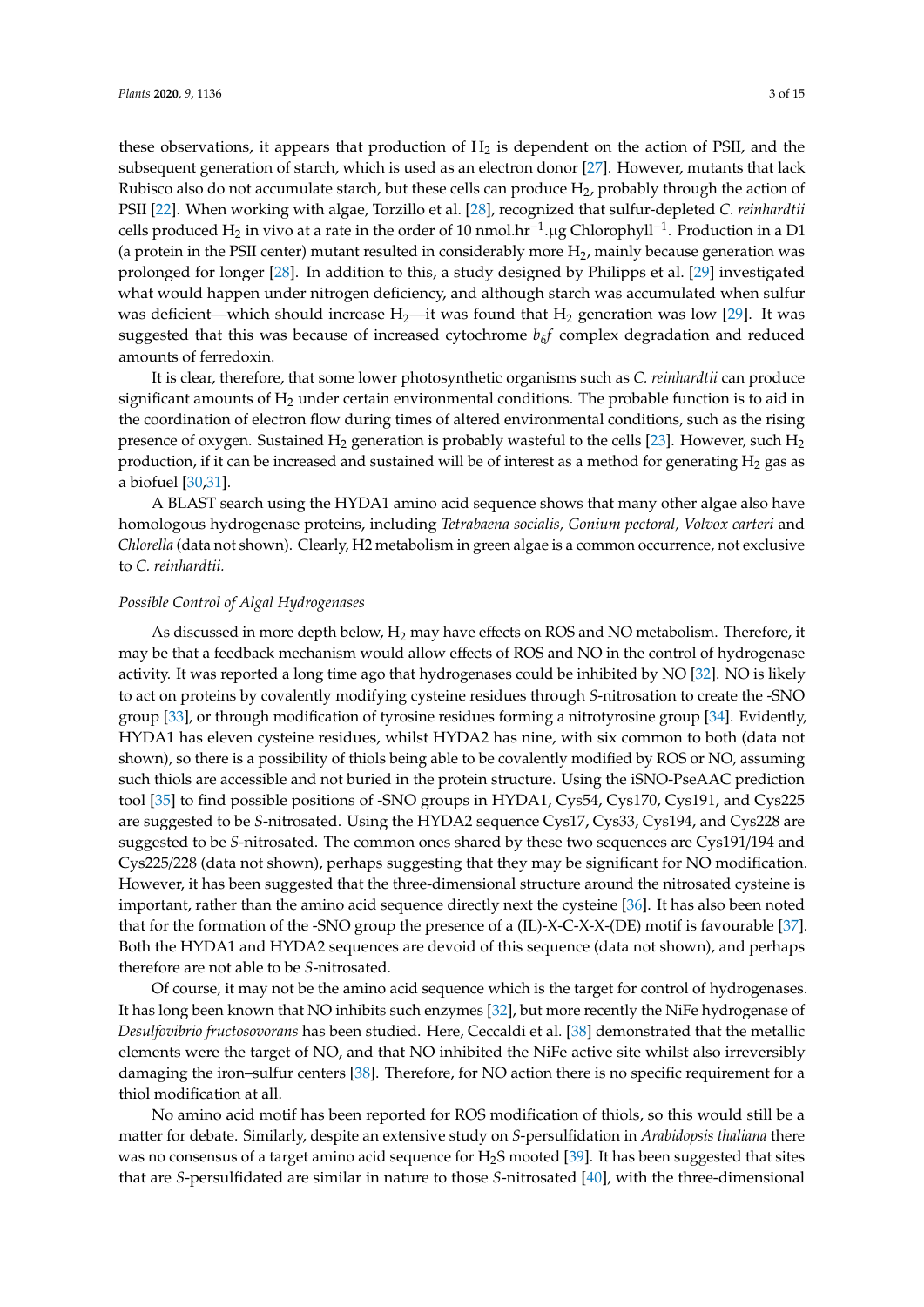acid modification.

In a similar way, it might be possible to predict if such proteins are tyrosine nitrated. A nitration motif has been suggested [\[41\]](#page-12-3) with the sequence:

### -DKDADGWISPA**Y**AK-

where the target tyrosine is underlined and bold. However, even though the HYDA1 sequence has nine tyrosine residues, there is no similarity in their surrounding sequences to the nitration sequence given here. HYDA2 differs in that it has eight tyrosine amino acids, and again there is no evidence that tyrosine nitration should be predicted (data not shown). Interestingly, "Prosite" [\[42\]](#page-12-4) shows no prediction of tyrosine phosphorylation either (data not shown).

Others have designed a motif which may be glutathionylated [\[43\]](#page-12-5). This sequence is similar to the nitration sequence, both being based on EF-hand motifs. Here the sequence is:

# -DKDADGW**C**G-

where the target cysteine is underlined and bold. Again, no similarly to this sequence is found in either the HYDA1 and HYDA2 amino acid sequences, which is not surprising as Prosite [\[42\]](#page-12-4) does not predict the presence of a EF-hand consensus sequence either. This latter point might cast doubt on any control through  $Ca^{2+}$  metabolism too, which is important in many plant cell responses [\[44\]](#page-12-6), although there are other methods of  $Ca^{2+}$  ion control other than the action of EF-hands.

#### **3. Hydrogenases of Higher Plants**

It has been known for a long time that hydrogen is metabolized by higher plants and that (FeFe)-hydrogenases exist in eukaryotic species, including plants [\[45\]](#page-12-7). These metallo-protein complexes appear to be able to catalyze both forward and backwards reactions, effectively removing or generating H2. They also seem to be involved in the appropriate biosynthesis of (Fe-S) clusters and the sensitivity to O2. Knockouts of encoding genes leads to poor plant development, with these enzymes appearing to be involved in the control of the cell cycle and sugar metabolism [\[46\]](#page-12-8), as well as transcription control and in stress responses [\[47\]](#page-12-9). Eukaryotic hydrogenases are often referred to as NAR (nuclear architecture related) or GOLLUM (different oxygen levels influences morphogenesis) proteins. For example, in plants there is GOLLUM1 in *Medicago truncatula* [\[48\]](#page-12-10) and AtNAR1 in *Arabidopsis* [\[49\]](#page-12-11), although currently such naming appears to be interchangeable.

It is tempting, as with the hydrogenases in *C. reinhardtii*, to suggest that redox signalling molecules may have an impact on the action of higher plant hydrogenases. As with the HYDA1 and HYDA2 sequences above, if such enzymes are controlled by the presence of ROS, NO, or  $H_2S$ , then thiol side groups may be the targets for modification. This may, for example, be for covalent modification with ROS or NO, but neither polypeptide sequence contains any -SNO motifs ((IL)-X-C-X-X-(DE) [\[37\]](#page-11-21)) suggesting that control by NO by this means is unlikely. A brief analysis of the Arabidopsis AtNar1 sequence (Accession number: NM\_117739) shows 13 cysteine residues. When aligned with the ferredoxin hydrogenase from *Artemisia annua* (sweet wormwood or qinghao: Accession number: PWA71961) there is 69% identity in the sequence. Interestingly, all but one of the cysteine residues is conserved, thereby evolution would suggest that they are retained for a reason.

Aligning these plant sequences with the sequence for the human cytosolic iron-sulfur assembly component 3 isoform 1 (Accession number: NP\_071938.1), using *Clustal Omega* [\[50\]](#page-12-12), there are still nine conserved cysteine residues. Surprisingly, Cys 380 is conserved in Arabidopsis AtNAR1 but not in the Artemisia sequence, yet it is contained in the human sequence (Figure [1\)](#page-4-0). The human sequence also contains three cysteine residues not found in the plant sequences, but still they do not fall in a -SNO conserved region. However, putting the sequence through the iSNO-PseAAC prediction tool [\[35\]](#page-11-19) gives the data shown in Table [1.](#page-5-0) Four conserved cysteine residues in the three sequences investigated were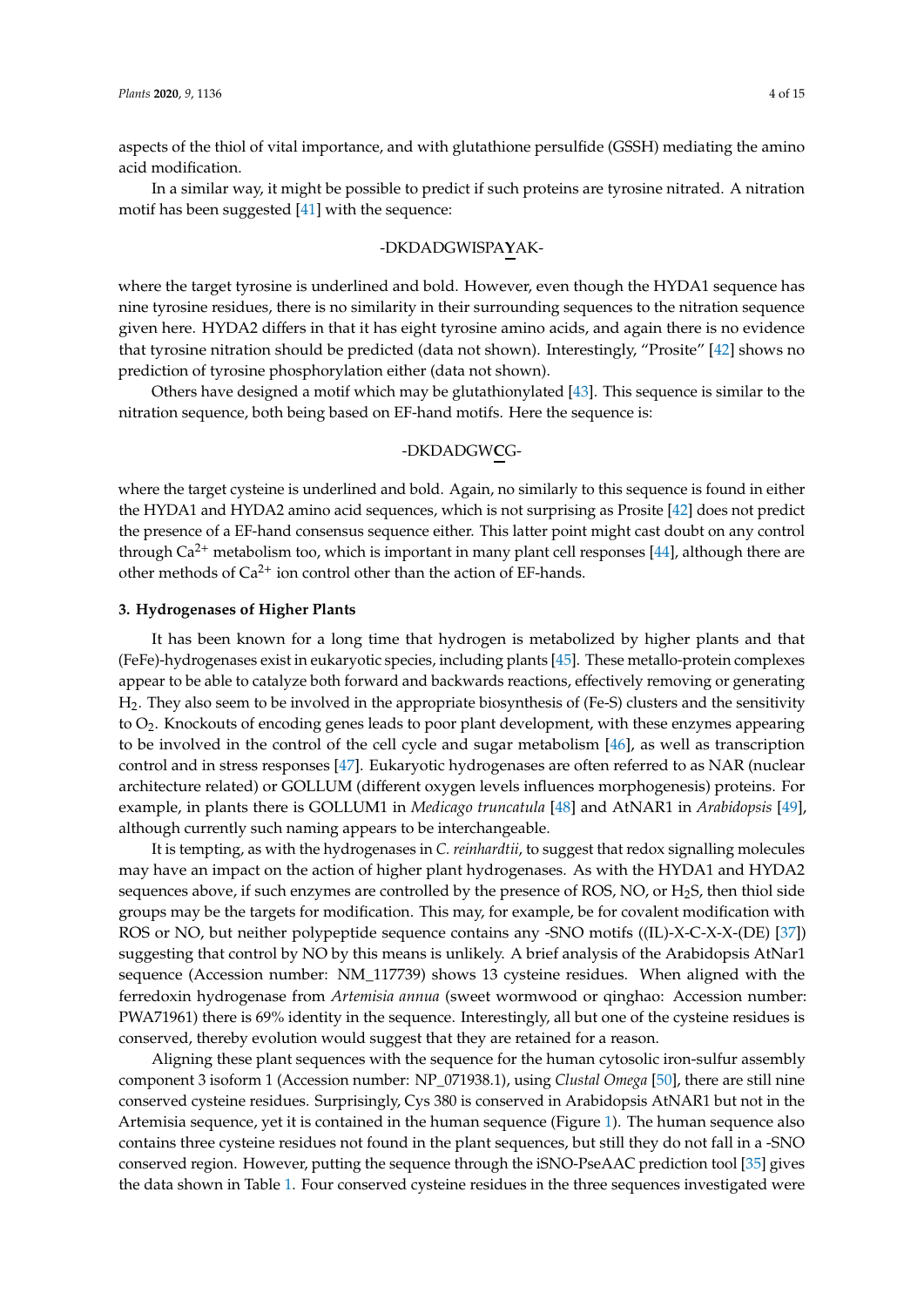<span id="page-4-1"></span>predicted to be modified by NO. Using the Arabidopsis sequence numbers, these were Cys24, Cys177, Cys233, and Cys362. Interestingly, two of these are conversed also in the human sequence: Cys177 and Cys233 (Table [1](#page-5-0) and Figure [1\)](#page-4-0). Such conservation across a wide range of species suggests that they have a possible significant role and it may be that they are there for control through NO signalling. This is, of course, with the caveat that it has been suggested that the three-dimensional orientation of 14.<br>*Plants Plants* the amino acids is more important than the sequence in the region [\[36\]](#page-11-20). Furthermore, as discussed above, it is likely that the metal prosthetic groups are the target for NO, rather than the amino acid thiol side chains  $[38]$ .

| Human       | maspfsgalqltdlddfigpsgecikpvkvekragsgvakirieddgs <mark>y</mark> fgingdggtrr                                                               | 60  |
|-------------|-------------------------------------------------------------------------------------------------------------------------------------------|-----|
| Arabidopsis | MSEKFSPTLRLGDLNDFIAPSQACVISLKDSKPIVKK--SDR------PQ--VVIAPKQQ                                                                              | 50  |
| Artemisia   | msskfsatlkiqdlnd <mark>y</mark> iapsqq <mark>c</mark> vvsmksqsdrllnkpskk------atktvsppemfq                                                | 54  |
|             | * : ** :*:: **:*:* *** *: :*<br><b>Contractor</b><br>÷                                                                                    |     |
| Human       | lekakvslnd <mark>c</mark> la <mark>c</mark> sgcitsaetvlitqqsheelkkvldankmaapsqqrlvvvsvspqs                                                | 120 |
| Arabidopsis | LEPVKISLKDCLACSGCITSAETVMLEKQSLDEFLSAL-------SKGKDVVVSVSPQS                                                                               | 102 |
| Artemisia   | tdpvkislkd <mark>e</mark> la <mark>e</mark> sgeitsaetvmlekqsldeflani--------nngktvivslspqs                                                | 106 |
| Human       | raslaarfqlnptdtarkltsffkkiqvhfvfdtafsrhfsllesqrefvrrfrqq----                                                                              | 176 |
| Arabidopsis | RASLAVHYDISPLOVFKKLTTFLKSLGVKAVFDTSCSRDLVLIESCNEFVSRYKOANSDD                                                                              | 162 |
| Artemisia   | rasiavh <mark>v</mark> qlspvqvfrklttlfkslqveav <mark>v</mark> dtsesrdlslvesenefvsrvkqsrsde                                                | 166 |
|             | ***:*.:: :.* :. :***:::*.:**. *:**: **.: *:** .*** *::                                                                                    |     |
| Human       | -ad <mark>e</mark> rgalpllasa <mark>epqwicy</mark> aekthqsfilphistarspqqvmqslvkdffaqqqhltp                                                | 235 |
| Arabidopsis | GENSQSPLPVLSSA <mark>C</mark> PGWICYAEKQLGSYVLPYVSSVKSPQQAIGAAIKHHL <mark>C</mark> QALGLRL                                                | 222 |
| Artemisia   | kkestsslpmissa <mark>c</mark> pqwicyaektlqsyvlpyissvkspqqsiqaivkhhlcqkfqlrp<br>: . **:::************ **::**::*:.:**** :*: :**             | 226 |
| Human       | dkiyhvtvmp <mark>ey</mark> dkkleasrpdffnqe-------hqtrdvd <mark>e</mark> vlttqevfrlleeeqvsl                                                | 288 |
| Arabidopsis | HEVYHVTVMPCYDKKLEAARDDFVFDDGTODNGDLKLTEVDSVLTTGEIMDLIKLKGVDF                                                                              | 282 |
| Artemisia   | gdi <mark>yhvtvmpcy</mark> dkkleasrddfvfrdqsd-gsdqmttevdsvlttgevldliqskavdf                                                               | 285 |
|             | ************************<br>1988.88888811.811.12.8                                                                                        |     |
| Human       | pdlepapldsl <mark>o</mark> sgasaeeptshrqqqsqq <mark>y</mark> lehvfrhaarelfqihva-evt <mark>y</mark> kplrnk                                 | 347 |
| Arabidopsis | KDLEESPLDRVLTNVTEEGDLYGVAGSSGGYAETIFRHAAKALFGOTIEGPLEFKTLRNS                                                                              | 342 |
| Artemisia   | snldeapldkllsnvseeghlfgvrgssgg <mark>v</mark> adtvfryaaktlfdgdikgplefrtlrns<br>医中性小脑中枢 医心包 医心包 化二十二烷 医水杨酸 医心包 医水杨二酸 医水杨酸 医心包 医心包 医心包 医水杨酸 | 345 |
| Human       | dfgevtlekegqvllhfama <mark>y</mark> gfrniqnl <b>vqrlkrgrcpyhyvevmac</b> psg <mark>c</mark> lngggqlq                                       | 407 |
| Arabidopsis | DFREVTLQLEGKTVLKFALCYGFQNLQNIVRRVKTRKCDYQYVEIMACPAGCLNGGGQIK                                                                              | 402 |
| Artemisia   | dfkevtlevegktvlkfal <mark>ev</mark> gfrnlgnvvrkikegksd <mark>v</mark> hvleima <mark>c</mark> psg <mark>c</mark> lngggglk                  | 405 |
| Human       | apdr-psrellqhverl <mark>y</mark> g--mvraeapedapgvqel <mark>ythwlqgtdsecagrllhtqyh</mark> a                                                | 464 |
| Arabidopsis | PKTGQSQKELIHSLEATYMNDTTLNTDPYQNPTAKRLFEEWLKEPGSNEAKKYLHTQYHP                                                                              | 462 |
| Artemisia   | pkpqqsqkdlvqalest <mark>y</mark> menv-lvadpfenpivksl <mark>y</mark> newlqhpqsekakt <mark>y</mark> mhte <mark>y</mark> hk                  | 464 |
| Human       | vekastglgirw<br>476                                                                                                                       |     |
| Arabidopsis | 474<br>VVKSVTSQLNNW                                                                                                                       |     |
| Artemisia   | ieksvtsglnnw<br>476                                                                                                                       |     |
|             | $x^2 + y^2 + z^3 = 1$                                                                                                                     |     |

## <span id="page-4-0"></span>CLUSTAL O(1.2.4) multiple sequence alignment

**Figure 1.** Amino acid sequence alignments of hydrogenases. *Clustal Omega* [50] was used to align **Figure 1.** Amino acid sequence alignments of hydrogenases. *Clustal Omega* [\[50\]](#page-12-12) was used to align three hydrogenase sequences: human cytosolic iron-sulfur assembly component 3 isoform three hydrogenase sequences: human cytosolic iron-sulfur assembly component 3 isoform 1(Accession number: NP\_071938.1); AtNar1 (Accession number: NP\_567496.4); ferredoxin hydrogenase from hydrogenase from *Artemisia annua* (Accession number: PWA71961). C: Common to all sequences; C: *Artemisia annua* (Accession number: PWA71961). C : Common to all sequences; C : common to just plant species; C: Common to human and Arabidopsis; C: unique to human; and Y: tyrosine  $\frac{1}{100}$  residues. Sequences predicted to become -SNO using the iSNO-PseAAC prediction tool [\[35\]](#page-11-19) are underlined and in bold. -SNO: nitrosated thiol. \* Means total consensus, : means conserved changes, . means less conserved and a gap is not conserved.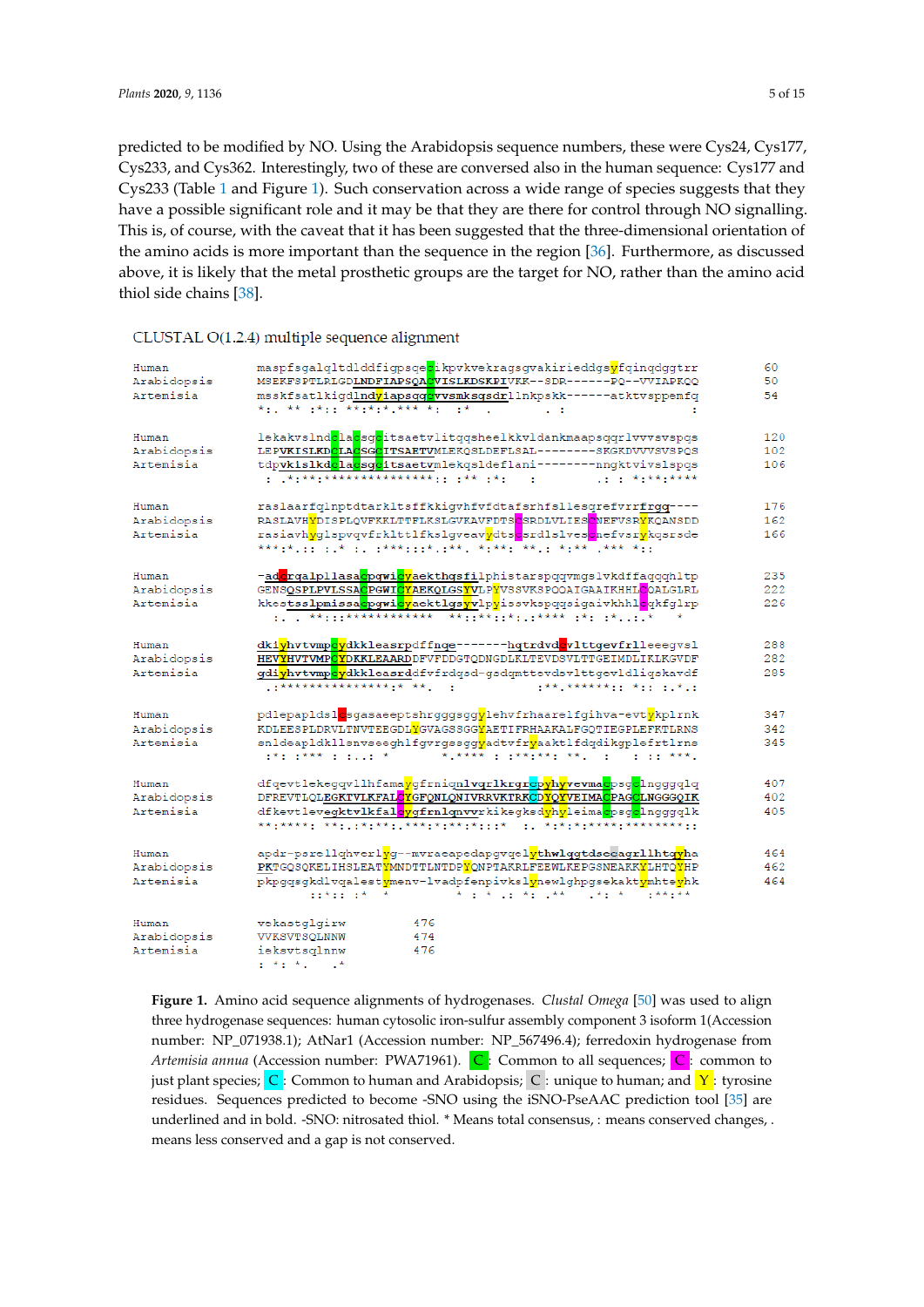Table 1. *S*-nitrosation sites in four hydrogenase proteins predicted using the [iSNO-PseAAC](http://app.aporc.org/iSNO-PseAAC/) prediction tool (http://app.aporc.org/iSNO-PseAAC/) [\[35\]](#page-11-22). Arabidopsis: ferredoxin hydrogenase (*Arabidopsis thaliana*) NP\_567496.4; Medicago: protein NAR1 (*Medicago truncatula)* XP\_003606579.2; Artemisia: ferredoxin hydrogenase (*Artemisia annua*) PWA71961.1; Human: cytosolic iron-sulfur assembly component 3 isoform 1 (*Homo sapiens*) NP\_071938.1. Alignment table signifies that the regions are aligned in the amino acid sequences (highlighted in Figure [1\)](#page-4-1). Target cysteine residues which may become -SNO are highlighted here in red. -SNO: nitrosated thiol.

<span id="page-5-0"></span>

| Arabidopsis         |                              | Medicago            |                              | Artemisia           |                              | Human               |                              |
|---------------------|------------------------------|---------------------|------------------------------|---------------------|------------------------------|---------------------|------------------------------|
| Position<br>of -SNO | Sequence                     | Position<br>of -SNO | Sequence                     | Position<br>of -SNO | Sequence                     | Position<br>of -SNO | Sequence                     |
| 24                  | LNDFIAPSOACVISLKDSKPI        | 24                  | <b>VNDFIVPSOACTVSLKERRLK</b> | 24                  | LNDYIAPSOGCVVSMKSGSDR        |                     |                              |
| 64                  | <b>VKISLKDCLACSGCITSAETV</b> |                     |                              | 68                  | <b>VKISLKDCLACSGCITSAETV</b> |                     |                              |
|                     |                              |                     |                              |                     |                              | 179                 | <b>FVRRFRGOADCROALPLLASA</b> |
| 177                 | OSPLPVLSSACPGWICYAEKO        | 176                 | <b>KSSLPMISSACPGLICYAEKS</b> | 181                 | <b>TSSLPMISSACPGWICYAEKT</b> | 190                 | <b>ROALPLLASACPGWICYAEKT</b> |
| 182                 | VLSSACPGWICYAEKOLGSYV        |                     |                              | 186                 | MISSACPGWICYAEKTLGSYV        | 195                 | LLASACPGWICYAEKTHGSFI        |
| 233                 | <b>HEVYHVTVMPCYDKKLEAARD</b> | 232                 | EEVYHVTVMPCYDKKLEASRD        | 237                 | GDIYHVTVMPCYDKKLEASRD        | 246                 | DKIYHVTVMPCYDKKLEASRP        |
|                     |                              |                     |                              |                     |                              | 270                 | NOEHOTRDVDCVLTTGEVFRL        |
| 362                 | <b>EGKTVLKFALCYGFQNLQNIV</b> | 366                 | DGETVLKFALCYGFSNLOKNI        | 365                 | <b>EGKTVLKFALCYGFRNLONVV</b> |                     |                              |
| 380                 | NIVRRVKTRKCDYOYVEIMAC        |                     |                              |                     |                              | 385                 | NLVORLKRGRCPYHYVEVMAC        |
| 394                 | YVEIMACPAGCLNGGGOIKPK        |                     |                              |                     |                              |                     |                              |
|                     |                              |                     |                              |                     |                              | 453                 | THWLOGTDSECAGRLLHTOYH        |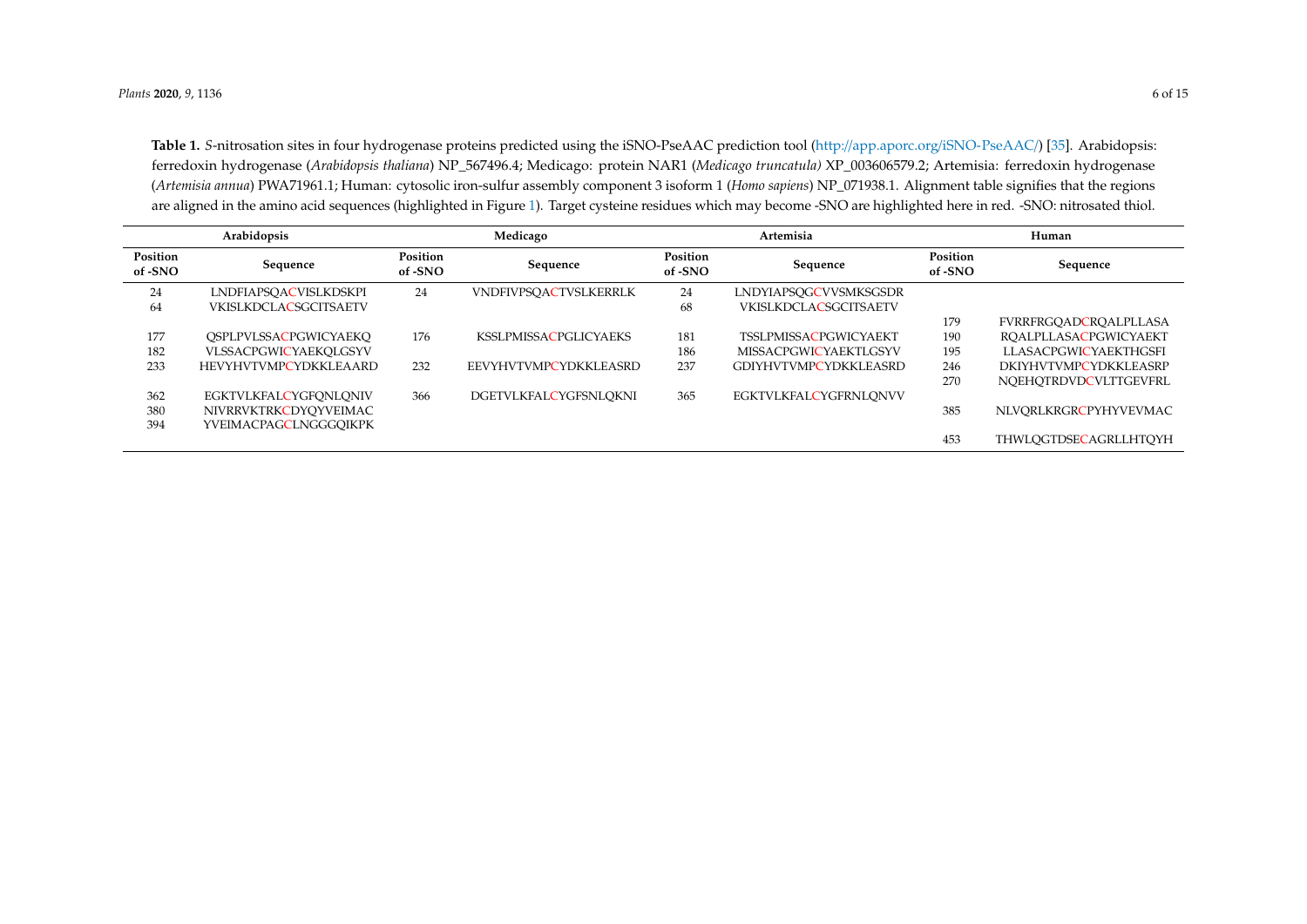The three-dimensional orientation of amino acids may be important for S-persulfidation of these proteins as well [\[40\]](#page-12-2), although there appears to be no evidence in the literature of hydrogenases being covalently modified in this way. This being said, it is known that hydrogenases are inhibited by H2S [\[51\]](#page-12-13), perhaps by attack on the metal center, as suggested for NO [\[38\]](#page-12-0).

All three sequences (Human, *Arabidopsis*, and *Artemisia*: Figure [1\)](#page-4-0) have eight conserved tyrosine residues. It is possible that they may be used for nitro-tyrosine formation, but there is no evidence of the conserved region used by Urmey and Zondlo [\[41\]](#page-12-3). In a similar way, looking for the cysteine residues which may be glutathionylated [\[43\]](#page-12-5), there is no evidence of this sequence being in the hydrogenase amino acid sequences investigated here (Figure [1\)](#page-4-0). From what can be considered a rather naïve point of view, using bioinformatics, it is therefore possible that hydrogenases in higher organisms are inhibited by NO through thiol modification, and possibly by ROS, but as yet there is little evidence that such control is significant.

#### **4. Influence of Bacteria on Hydrogen Availability to Plants**

As well as from endogenous sources, the bioavailability of  $H_2$  can be influenced by external factors. Naturally, this may be from other organisms [\[52\]](#page-12-14), such as bacteria [\[53\]](#page-12-15) or fungi [\[54\]](#page-12-16), for example. It has also been suggested that bacteria in the soil which oxidize  $H_2$  can promote the growth of plants [\[55\]](#page-12-17). Nutrient availability, and factors which affect it, are crucial for plant growth [\[56\]](#page-12-18), as well affecting mineral accumulation in crops [\[57\]](#page-12-19). Clearly plant/soil interactions are crucial for healthy plants [\[58\]](#page-12-20).

As far back as 1937, Wilson and Umbreit [\[59\]](#page-13-0) reported the effects of  $H_2$  on nitrogen fixation. Root nodules containing a symbiont are known to evolve  $H_2$ ; however, this appears to be detrimental to nitrogen fixation. Endogenously,  $H_2$  is a by-product of nitrogenase activity [\[60\]](#page-13-1), with approximately  $50\%$  of the electrons being used to fix nitrogen, the rest being used to produce  $H_2$ . This is then lost to the environment [\[61\]](#page-13-2), possibly accounting for some of the benefits of crop rotation [\[62\]](#page-13-3).

 $H<sub>2</sub>$  oxidizing bacteria are known to be associated with many plants and such organisms as streptomyces in particular contain an (NiFe)-hydrogenase. To illustrate, Kanno et al. [\[63\]](#page-13-4) inoculated seedlings of *Oryza sativa* and *Arabidopsis thaliana* with streptomyces and found that the bacteria were taken into the plant tissues and that their  $H_2$  oxidizing activity continued. Likewise, treatment of soils with  $H_2$  can alter the populations of microorganisms which may be found there [\[2\]](#page-10-1), and this can also have an influence on plant growth.

It has long been known that some hydrogenases can be inhibited by NO [\[32\]](#page-11-16), and that hydrogenase enzymes can also be inhibited by  $O_2$ , CO, and acetylene [\[64\]](#page-13-5). The inhibition by NO was originally reported for *Proteus vulgaris* in 1954 [\[32\]](#page-11-16). Since then, it has been determined that NO may influence the [Fe-S] clusters [\[65\]](#page-13-6); however, it should be noted that the interaction of (NiFe)-hydrogenase with NO is much more complex than this [\[38\]](#page-12-0). Nevertheless, these studies indicate that NO can indeed influence hydrogenase activity. Furthermore, such hydrogenases have also been identified as being inhibited by H<sub>2</sub>S [\[51\]](#page-12-13). As plants are known to produce both NO [\[66\]](#page-13-7) and H<sub>2</sub>S [\[67\]](#page-13-8), there is potential for an interaction between gaseous signalling species, this would effectively modulate  $H_2$  metabolism and any subsequent downstream effects.

#### **5. How to Treat Plants with Molecular Hydrogen**

Molecular hydrogen is a gas, and so the obvious way to treat an organism is to use it as an aerosol. This approach is used to treat animals which can breathe the gas in, and is often utilized in the medical arena [\[3\]](#page-10-2). However, for plants, unless this is carried out in an enclosed space this would not be a practical approach. In addition,  $H_2$  in its gaseous form is also highly flammable, and so safety issues need to be a primary consideration. Therefore, for large scale treatments, including agriculture, an alternative approach needs to be taken.

Often hydrogen is given to an organism as a saturated solution. This may be what is referred to as hydrogen–rich water (HRW), as used by Liu et al. [\[68\]](#page-13-9). To produce this water can be bubbled with hydrogen gas. The solubility of  $H_2$  is relatively low, and it has been suggested, using Henry's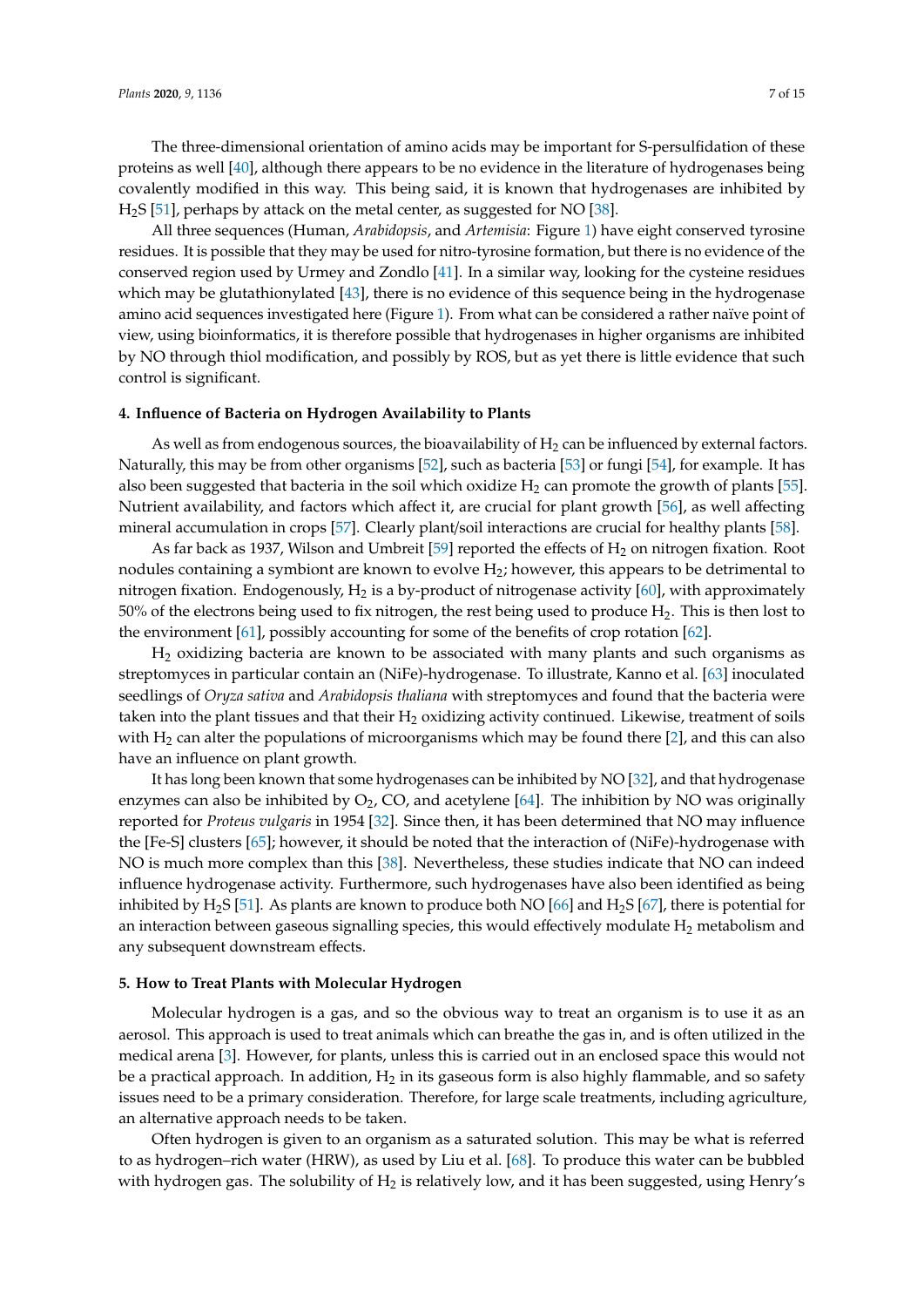Law, that a saturated solution has a concentration of  $\rm{H}_{2}$  of approximately 1.6 mg·L<sup>-1</sup> (equivalent to 0.8 mM) [\[69\]](#page-13-10). However,  $H_2$  will rapidly enter the vapor phase (atmosphere) so a saturated solution would not retain this concentration of  $H_2$  for long. An alternate method for producing HRW is to use a magnesium-based tablet. With many commercial products available, it is relatively easy to produce a water-based solution enriched with  $H_2$ . To treat plants, such a solution can be watered onto the soil or sprayed over the foliage. However, if  $H_2$ -generating tablets are used, it should be considered that there will be by-products left over in the solution, including additives included by the tablet manufacturers. In addition, of possible important use, commercially available products that utilize methylene blue-based techniques and quantify the dissolved hydrogen in solution, have been developed [\[70\]](#page-13-11). Therefore, an estimation of dissolved  $H_2$  can be obtained before any solution is used, which will help in ensuring preparations are suitable before treatments are given.

Alternatively, a saline, or salt solution can be enriched, in what is referred to as hydrogen-rich saline (HRS). Although useful for animal research [\[71\]](#page-13-12), this is less likely to be useful for plant treatments, unless high salt is needed or being studied, such as carried out by da-Silva et al. whilst looking at the effects of  $H_2S$  [\[72\]](#page-13-13).

From a biological viewpoint the treatment of plants with  $H_2$  should be relatively safe. There are few, if any, detrimental effects of H<sub>2</sub> on biological systems. However, from a pragmatic point of view, it has to be remembered that  $H_2$  is highly explosive, especially the presence of atmospheric oxygen. Therefore large-scale spraying of crops may require some safety measures.

For an overview on the application of molecular hydrogen, along with the use of other reactive molecules used in signalling, a review by Hancock [\[73\]](#page-13-14) is recommended.

#### **6. H<sup>2</sup> E**ff**ects on Plants**

H<sup>2</sup> is involved in a range of physiological responses in plants, which is one of the reasons why it has been proposed to be a useful tool for agriculture [\[20\]](#page-11-4). As only some highlights are discussed here, an in-depth review by Li et al. [\[2\]](#page-10-1), which focusses on the multiple roles of  $H_2$  within plant systems is recommended.

An early study looked at the uptake of  $H_2$  by leaves [\[74\]](#page-13-15); however, as previously discussed, plants produce molecular hydrogen by endogenous means as well. To exemplify, in experimental studies using tomato plant seedlings, endogenous  $H_2$  generation was stimulated by treatment with naphthalene-1-acetic acid (NAA; an auxin analogue), whilst  $H_2$  generation was later reduced by the inhibition of auxin transport with *N*-1-naphthyphthalamic acid (NPA). These experiments have demonstrated that an increase of biologically available  $H_2$  can promote lateral root development with both NAA and  $H_2$  promoting the generation of NO, hypothesized to mediate the effects seen [\[75\]](#page-13-16). Additionally, Lin et al. [\[16\]](#page-11-0) have also reported that the application of HRW could regulate root development in cucumber plants. Here, the response was thought to be mediated through the enzyme HO-1. Post-harvest, treatment with hydrogen may be beneficial too. It was found that treatment of kiwi fruits with HRW delayed ripening. Lipid peroxidation was lowered and activity of superoxide dismutase was increased [\[6\]](#page-10-5).

In a similar manner to that seen with ROS, NO and  $H_2S$ ,  $H_2$  has been implicated in mediating stress responses in plants. The inhibition of root elongation by aluminum was alleviated by  $H_2$  in alfalfa [\[76\]](#page-13-17). Interestingly this response also involved NO signalling. Others too have reported  $H_2$ effects on aluminum stress [\[77\]](#page-13-18). Here, plant hormones such as gibberellic acid (GA) and abscisic acid (ABA) were implicated, along with mechanisms which involved miRNA and gene expression. Zeng et al. [\[78\]](#page-13-19) showed that ABA, jasmonic acid (JA), and ethylene all increased  $H_2$  generation in rice. They also showed that  $H_2$  had significant effects on the levels of antioxidants, and on gene expression. Such mechanisms were shown to bestow stress tolerance during salt and drought stress [\[7\]](#page-10-6). This is also evidenced in additional research that supports the supposition that  $H<sub>2</sub>$  treatments can alleviate salt stress [\[79,](#page-13-20)[80\]](#page-13-21). H<sub>2</sub> treatment has also been shown to mitigate other stresses as well, for example, HRW reduced cadmium ion toxicity in *Medicago sativa* [\[6\]](#page-10-5) and mercury ion stress in alfalfa [\[81\]](#page-13-22).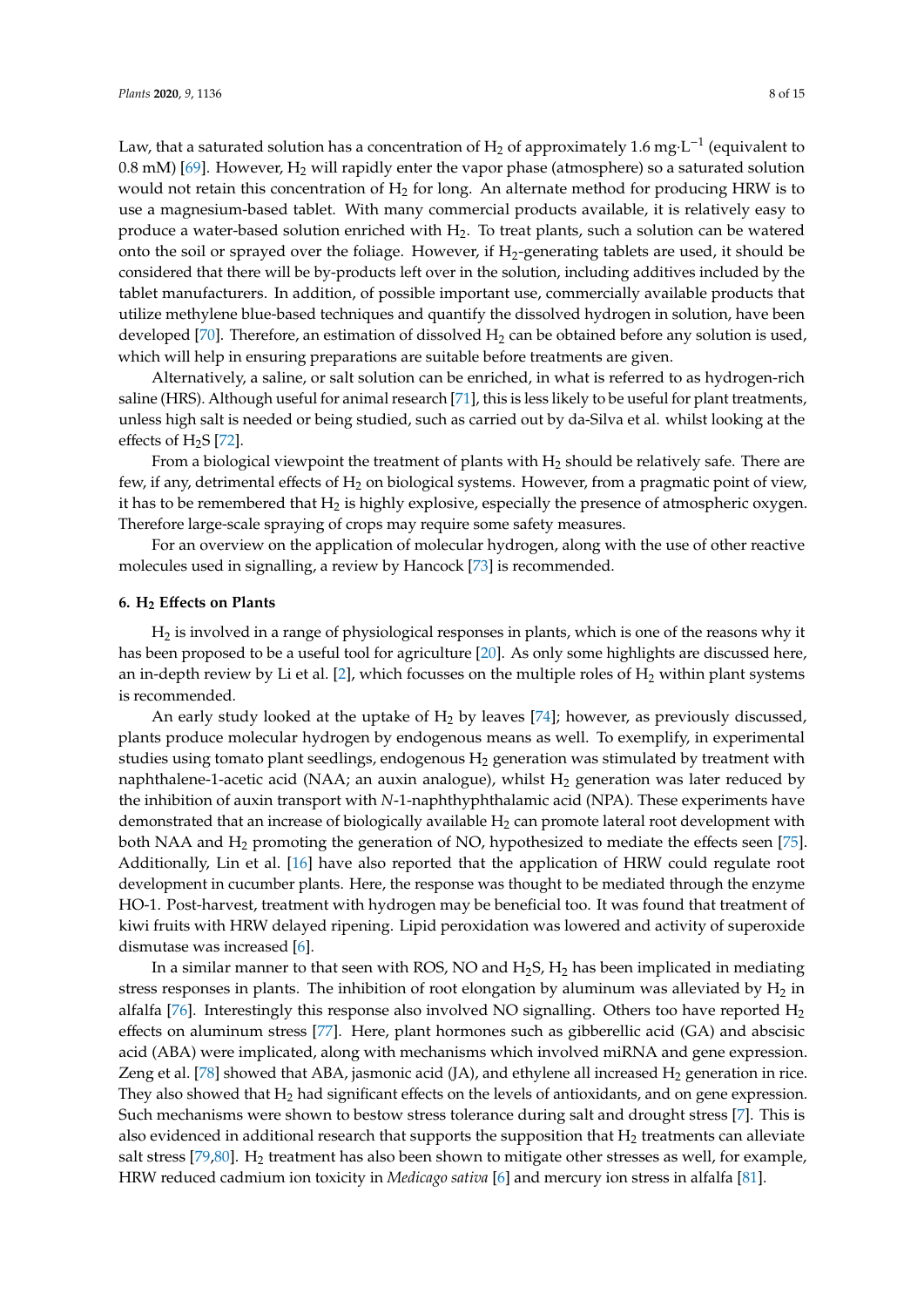Earlier in this paper the interplay between  $H_2$  and other reactive signalling systems has been described, how excess ROS can cause oxidative stress, and which molecules may be induced by the presence of other stress initiators, such as heavy metals [\[82\]](#page-13-23). Of pertinence here is an empirical study conducted by Jin et al. [\[83\]](#page-14-0), utilizing alfalfa seedlings as a model. Here,  $H_2$  gas was shown to increase the tolerance to oxidative stress induced by the presence on paraquat (which increases the accumulation of ROS) [\[83\]](#page-14-0). This effect was mediated by the haem oxygenase system in these plants. Hydrogen treatment has also been shown to alleviate oxidative stress in other organisms too, such as animalia and human beings [\[84\]](#page-14-1), although the mechanism of action remained elusive. Clearly,  $H_2$  has effects on some ROS and RNS species, such as hydroxyl radicals [\[15\]](#page-10-14), but this is unlikely to be the only mode of action of H<sup>2</sup> as upregulation of antioxidant genes is another, as yet not well understood, example of the beneficial effects attributed to  $H_2$ . Some of the effects of  $H_2$  on plants discussed here are summarized in Table [2.](#page-8-0)

<span id="page-8-0"></span>

| <b>Plant Species</b><br><b>Studies</b> | Effects of H <sub>2</sub> Studied      | Comments                                                                  | Reference(s) |
|----------------------------------------|----------------------------------------|---------------------------------------------------------------------------|--------------|
| Rice                                   | Fitness parameters                     | Effects of roots and shoot length seenEffects on<br>reproduction reported | [68]         |
| Tomato                                 | Lateral root formation                 | Effects mediated by NO                                                    | [75]         |
| Cucumber                               | Adventitious root development          | Effects mediated by haem oxygenase                                        | $[16]$       |
| Kiwifruit                              | Postharvest storage                    | Ripening and senescence was delayed                                       | $^{[8]}$     |
| Alfalfa                                | Aluminum effects of roots              | Mediated by NO                                                            | [76]         |
| Rice                                   | Germination in presence<br>of aluminum | Effects on hormones and miRNA levels                                      | $[77]$       |
| Rice                                   | Effects on hormone signalling          |                                                                           | $[78]$       |
| Arabidopsis                            | Salt tolerance                         | Mediated by altered antioxidants and sodium exclusion                     | [79]         |
| Rice                                   | Germination during salt stress         | Alleviated oxidative stress. Antioxidants increased                       | [80]         |
| Medicago sativa                        | Cadmium stress                         | Alleviated oxidative stress. Antioxidants increased                       | [6]          |
| Alfalfa                                | Mercury stress                         | Alleviated oxidative stressRebalanced redox                               | [81]         |
| Alfalfa                                | Paraquat induced oxidative stress      | Alleviated oxidative stressMediated by haem oxygenase                     | [83]         |

**Table 2.** A summary of some of the effects of molecular hydrogen in plants.

#### **7. Conclusions and Perspectives**

There is a growing body of evidence that molecular hydrogen is perceived by organisms and has beneficial effects. Lower plants such as *C. reinhardtii* are known to produce substantial quantities of H2, so much so that their use as a source of  $H_2$  to be used as a biofuel has been suggested [\[30](#page-11-14)[,31\]](#page-11-15). Higher plants also contain hydrogenases, which catalyze the reversible oxidation of  $H_2$ .  $H_2$  is likely to be present in cells spatially and temporally with other reactive molecules used in cell signalling, such as ROS, NO, and H<sub>2</sub>S. Therefore, the interplay between H<sub>2</sub> enzymes and metabolism will need to take this into account in future enquiries. Spatial and temporal measurements of all the reactive molecules involved in signalling need to be undertaken, probably requiring new fluorescent probes. Only by knowing where and when all relevant players in the regulatory orchestra are accumulated, will a full understanding of the manner in which they give a coordinated response be gained.

Hydrogenase enzymes are known to be inhibited by NO [\[32\]](#page-11-16). Even though -SNO formation sites can be predicted in hydrogenase sequences using algorithms such as iSNO-PseAAC [\[32\]](#page-11-16), there is little, if any, experimental evidence that they are used in such a way, rather that the metal centres are likely targets [\[38\]](#page-12-0). Similarly, hydrogenases are known to be inhibited by H2S [\[52\]](#page-12-14), but again there is little evidence of such proteins being *S*-persulfidated. Future experimental work should be focused on clarifying if there are any effects of NO, ROS, and  $H_2S$  on the accumulation of  $H_2$  in plant cells.

The bioavailability of  $H_2$  for a plant will also be influenced by the environment, perhaps by associated organisms. However, it is now well known that climate change-induced abiotic stress events such as droughts, floods, or soil infertility in particular are exerting a negative influence on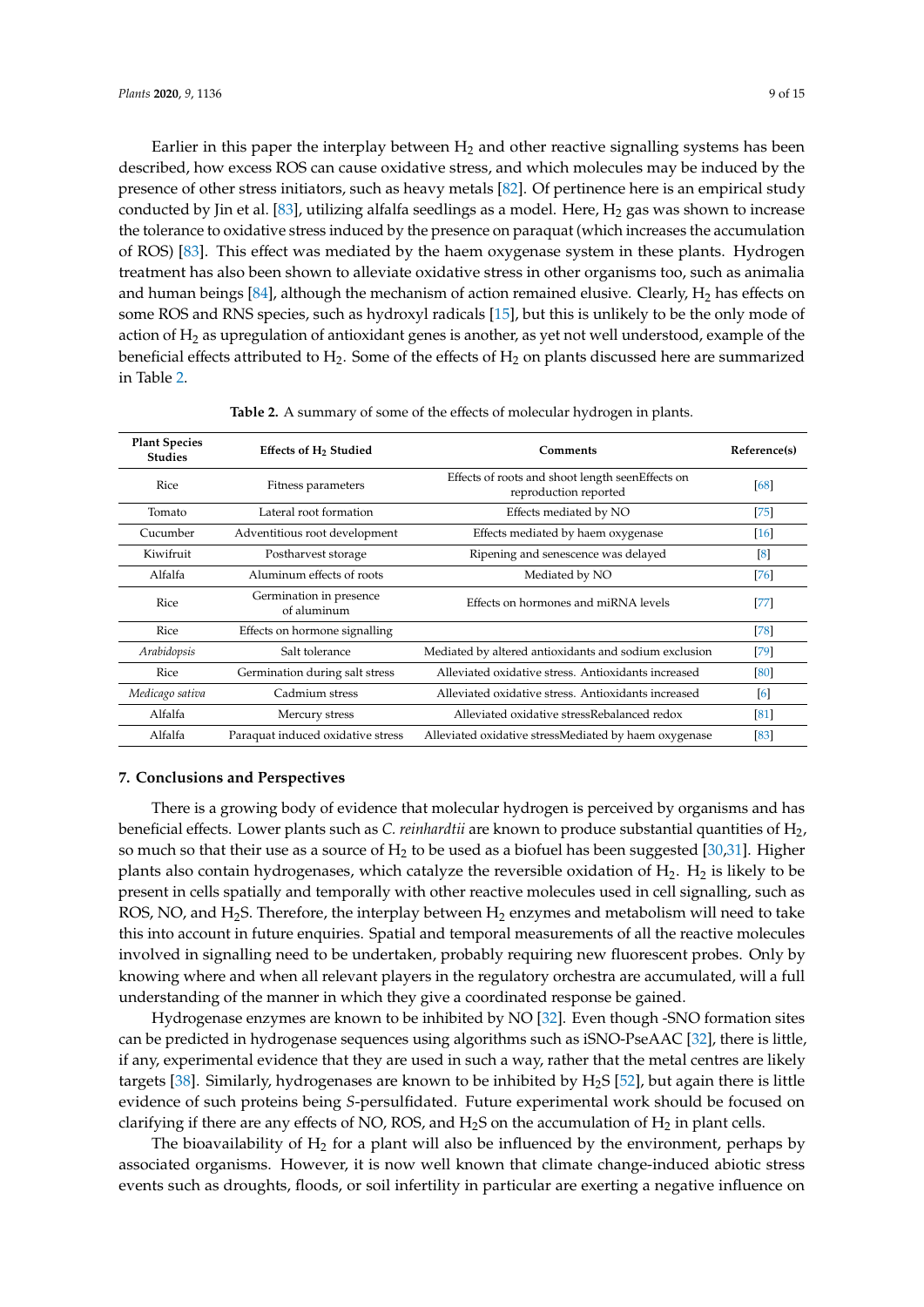agricultural yields. With the frequency of such challenging situations increasing, there is an inescapable need to search for yield enhancing strategies to meet the target of food security for feeding the growing human population. Another aspect that favours the utilization of non-toxic substances such as molecular hydrogen, is the current and continued usage of chemical fertilizers for enhancing yields. These practices are not sustainable when considering long-term future plans as the chemicals used in these products are recognized as being environmentally destructive, on land and in aqueous regions, where there is a threat to life caused by noxious chemicals leaching from surrounding farm lands. Figure 2 gives a brief synopsis of how molecular hydro[ge](#page-9-0)n can effectively increase the quality, yields, and longevity of produce whilst reducing both production and environmental costs. production and environmental costs.

<span id="page-9-0"></span>

**Figure 2.** Possible mechanisms by which H<sub>2</sub> acts in as a protective agent within plant systems. Several ways are shown by which  $H_2$  may act, whilst highlighting the benefits for both agricultural and environmental sustainability. ONOO: peroxynitrite; OH: hydroxyl radical; CAT: catalase; HO-1; haem oxygenase-1; and SOD: superoxide dismutase.

Of particular interest to plant science is how the application of  $H_2$  can be carried out in a commercial setting [20], and how this m[ay b](#page-11-4)e made sustainable and safe, considering hydrogen is highly inflammable. Spray treatments with HRW are probably the most convenient, cost-effective, and practical methods, where delivery can theoretically be applied either onto the soil or directly onto the foliage. In light of this, and with future vertical farming in mind, future inquiry should also include the application of  $H_2$  within hydroponic cultures.

 $\frac{m}{2}$  is utilized a cell receptor protein. Effects of  $\frac{m}{2}$  application have been seen on the levels of some seen on the levels of some seen on the levels of some some seen seen seen seen on the levels of some som It is extremely unlikely that plant cells perceive the presence of molecular hydrogen in a truly classical manner, by utilizing a cell receptor protein. Effects of  $H_2$  application have been seen on the levels of some reactive signalling molecules, particularly hydroxyl radicals and peroxynitrite, with other ROS and RNS being relatively unaffected [\[14\]](#page-10-13). Effects have also been reported on haem-oxygenase activity [\[76\]](#page-13-17), whilst it has been postulated that the physical properties of  $\rm{H}_{2}$  may be important in mediating HO-1 activity [\[16\]](#page-11-0). Certainly, much more work needs to be carried out to ascertain how  $\rm{H}_{2}$ has effects on the biochemical processes inside cells. Many enzymes and regulatory proteins are redox sensitive, and the manner in which  $H_2$  interacts with the intracellular redox environment will need to be explored. Therefore, future work may also need to focus on exploring how  $H_2$  alters gene expression and the complement of proteins in cells. This may, of course, be different in distinct plant tissues,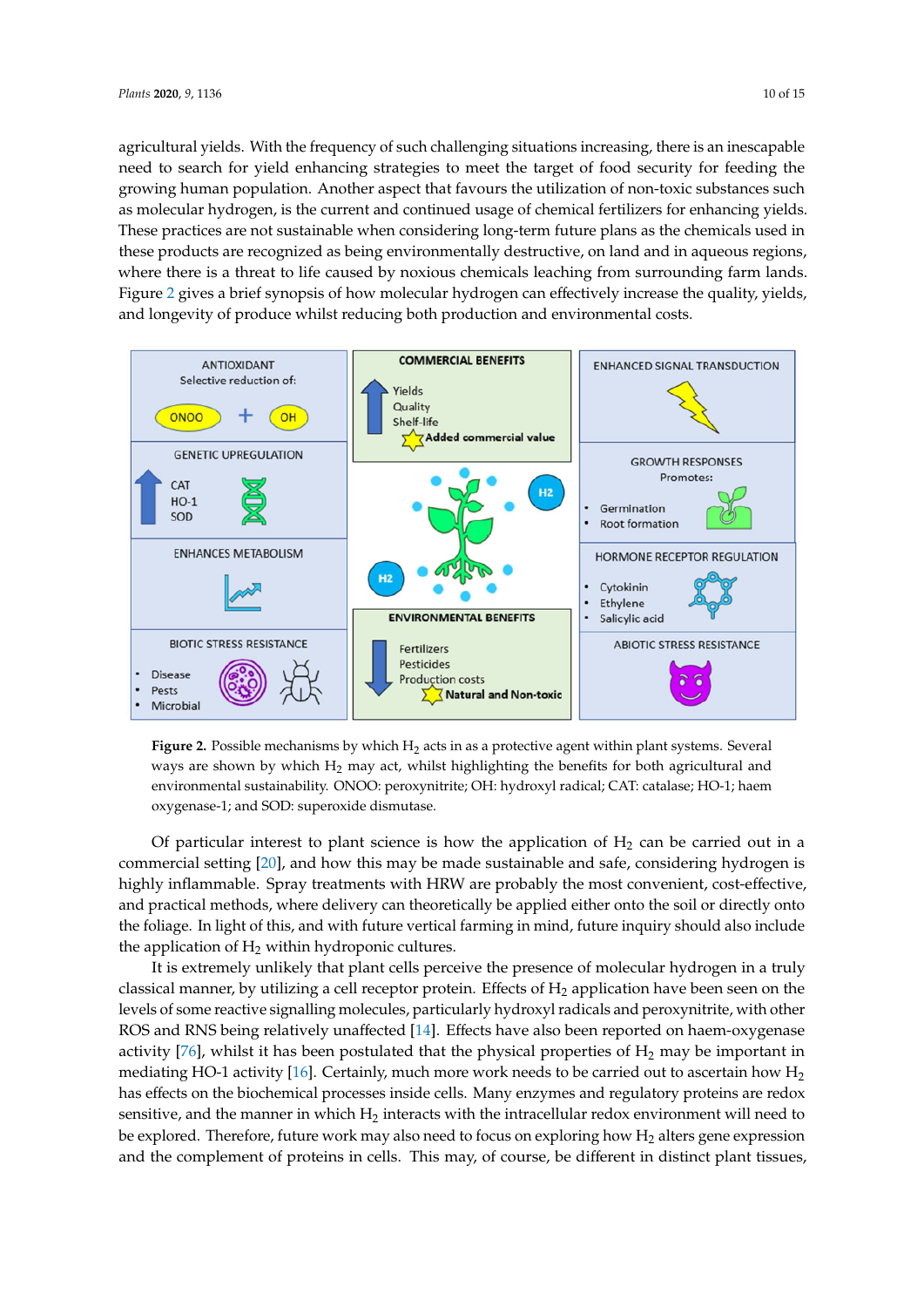so work would need to be carried out on roots and leaves, for example, as well as using specialist cells within those tissues, such as guard cells.

It is reasonably well established that  $H_2$  has profound effects on plants, and can promote plant growth and development, and help to alleviate stress responses. Unlike ROS, NO, and  $H_2$ S, which are all extremely toxic, (despite being used as signalling molecules) [\[13](#page-10-12)[,85\]](#page-14-2), molecular hydrogen, either as a gas or dissolved in water (HRW), is thought to be biologically safe [\[84\]](#page-14-1). Therefore, manipulation of the availability of molecular hydrogen to plants, and a full appreciation of the effects it elicits, along with an understanding of the underpinning mechanisms of action of  $H_2$ , should be a priority in future plant science endeavors for such work is likely to enhance plant growth and crop yields in the future.

**Author Contributions:** J.T.H. contributed to the draft of this manuscript and carried out the bioinformatics. G.R. and F.Z. contributed to the draft manuscript and aided in the editing of the work before submission. All authors have read and agreed to the published version of the manuscript.

**Funding:** The authors are grateful to the University of the West of England, Bristol, for supporting JTH's time to write this article and for access to the literature.

**Conflicts of Interest:** The authors declare no conflict of interest.

#### **References**

- <span id="page-10-0"></span>1. Huang, L. Molecular hydrogen: A therapeutic antioxidant and beyond. *Med. Gas Res.* **2016**, *6*, 219–222. [\[CrossRef\]](http://dx.doi.org/10.4103/2045-9912.196904) [\[PubMed\]](http://www.ncbi.nlm.nih.gov/pubmed/28217294)
- <span id="page-10-1"></span>2. Li, C.; Gong, T.; Bian, B.; Liao, W. Roles of hydrogen gas in plants: A review. *Funct. Plant Biol.* **2018**, *45*, 783–792. [\[CrossRef\]](http://dx.doi.org/10.1071/FP17301) [\[PubMed\]](http://www.ncbi.nlm.nih.gov/pubmed/32291062)
- <span id="page-10-2"></span>3. Ge, L.; Yang, M.; Yang, N.-N.; Yin, X.-X.; Song, W.-G. Molecular hydrogen: A preventive and therapeutic medical gas for various diseases. *Oncotarget* **2017**, *8*, 102653–102673. [\[CrossRef\]](http://dx.doi.org/10.18632/oncotarget.21130) [\[PubMed\]](http://www.ncbi.nlm.nih.gov/pubmed/29254278)
- <span id="page-10-3"></span>4. Hong, Y.; Chen, S.; Zhang, J.M. Hydrogen as a selective antioxidant: A review of clinical and experimental studies. *J. Int. Med Res.* **2010**, *38*, 1893–1903. [\[CrossRef\]](http://dx.doi.org/10.1177/147323001003800602) [\[PubMed\]](http://www.ncbi.nlm.nih.gov/pubmed/21226992)
- <span id="page-10-4"></span>5. Zeng, J.; Ye, Z.; Sun, X. Progress in the study of biological effects of hydrogen on higher plants and its promising application in agriculture. *Med. Gas Res.* **2014**, *4*, 15. [\[CrossRef\]](http://dx.doi.org/10.1186/2045-9912-4-15) [\[PubMed\]](http://www.ncbi.nlm.nih.gov/pubmed/25276344)
- <span id="page-10-5"></span>6. Cui, W.; Gao, C.; Fang, P.; Lin, G.; Shen, W. Alleviation of cadmium toxicity in *Medicago sativa* by hydrogen-rich water. *J. Hazard. Mater.* **2013**, *260*, 715–724. [\[CrossRef\]](http://dx.doi.org/10.1016/j.jhazmat.2013.06.032)
- <span id="page-10-6"></span>7. Chen, Y.; Wang, M.; Hu, L.; Liao, W.; Dawuda, M.M.; Li, C. Carbon monoxide is involved in hydrogen gas-induced adventitious root development in cucumber under simulated drought stress. *Front. Plant Sci.* **2017**, *8*, 128. [\[CrossRef\]](http://dx.doi.org/10.3389/fpls.2017.00128)
- <span id="page-10-7"></span>8. Hu, H.; Li, P.; Wang, Y.; Gu, R. Hydrogen-rich water delays postharvest ripening and senescence of kiwifruit. *Food Chem.* **2014**, *156*, 100–109. [\[CrossRef\]](http://dx.doi.org/10.1016/j.foodchem.2014.01.067)
- <span id="page-10-8"></span>9. Miller, G.; Suzuki, N.; Ciftci-Yilmaz, S.; Mittler, R. Reactive oxygen species homeostasis and signalling during drought and salinity stresses. *Plant Cell Environ.* **2010**, *33*, 453–467. [\[CrossRef\]](http://dx.doi.org/10.1111/j.1365-3040.2009.02041.x) [\[PubMed\]](http://www.ncbi.nlm.nih.gov/pubmed/19712065)
- <span id="page-10-9"></span>10. Corpas, F.J. Reactive nitrogen species (RNS) in plants under physiological and adverse environmental conditions: Current view. *Prog. Bot.* **2016**, *78*, 97–119.
- <span id="page-10-10"></span>11. Filipovic, M.R.; Jovanović, V.M. More than just an intermediate: Hydrogen sulfide signalling in plants. *J. Exp. Bot.* **2017**, *68*, 4733–4736. [\[CrossRef\]](http://dx.doi.org/10.1093/jxb/erx352) [\[PubMed\]](http://www.ncbi.nlm.nih.gov/pubmed/29048568)
- <span id="page-10-11"></span>12. Lisjak, M.; Teklic, T.; Wilson, I.D.; Whiteman, M.; Hancock, J.T. Hydrogen sulfide: Environmental factor or signalling molecule? *Plant Cell Environ.* **2013**, *36*, 1607–1616. [\[CrossRef\]](http://dx.doi.org/10.1111/pce.12073) [\[PubMed\]](http://www.ncbi.nlm.nih.gov/pubmed/23347018)
- <span id="page-10-12"></span>13. Hancock, J.T.; Whiteman, M. Hydrogen sulfide and cell signaling: Team player or referee? *Plant Physiol. Biochem.* **2014**, *78*, 37–42. [\[CrossRef\]](http://dx.doi.org/10.1016/j.plaphy.2014.02.012) [\[PubMed\]](http://www.ncbi.nlm.nih.gov/pubmed/24607577)
- <span id="page-10-13"></span>14. Sánchez-Vicente, I.; Fernández-Espinosa, M.G.; Lorenzo, O. Nitric oxide molecular targets: Reprogramming plant development upon stress. *J. Exp. Bot.* **2019**, *70*, 4441–4460. [\[CrossRef\]](http://dx.doi.org/10.1093/jxb/erz339)
- <span id="page-10-14"></span>15. Ohsawa, I.; Ishikawa, M.; Takahashi, K.; Watanabe, M.; Nishimaki, K.; Yamagata, K.; Katsura, K.; Katayama, Y.; Asoh, S.; Ohta, S. Hydrogen acts as a therapeutic antioxidant by selectively reducing cytotoxic oxygen radicals. *Nat. Med.* **2007**, *13*, 688. [\[CrossRef\]](http://dx.doi.org/10.1038/nm1577)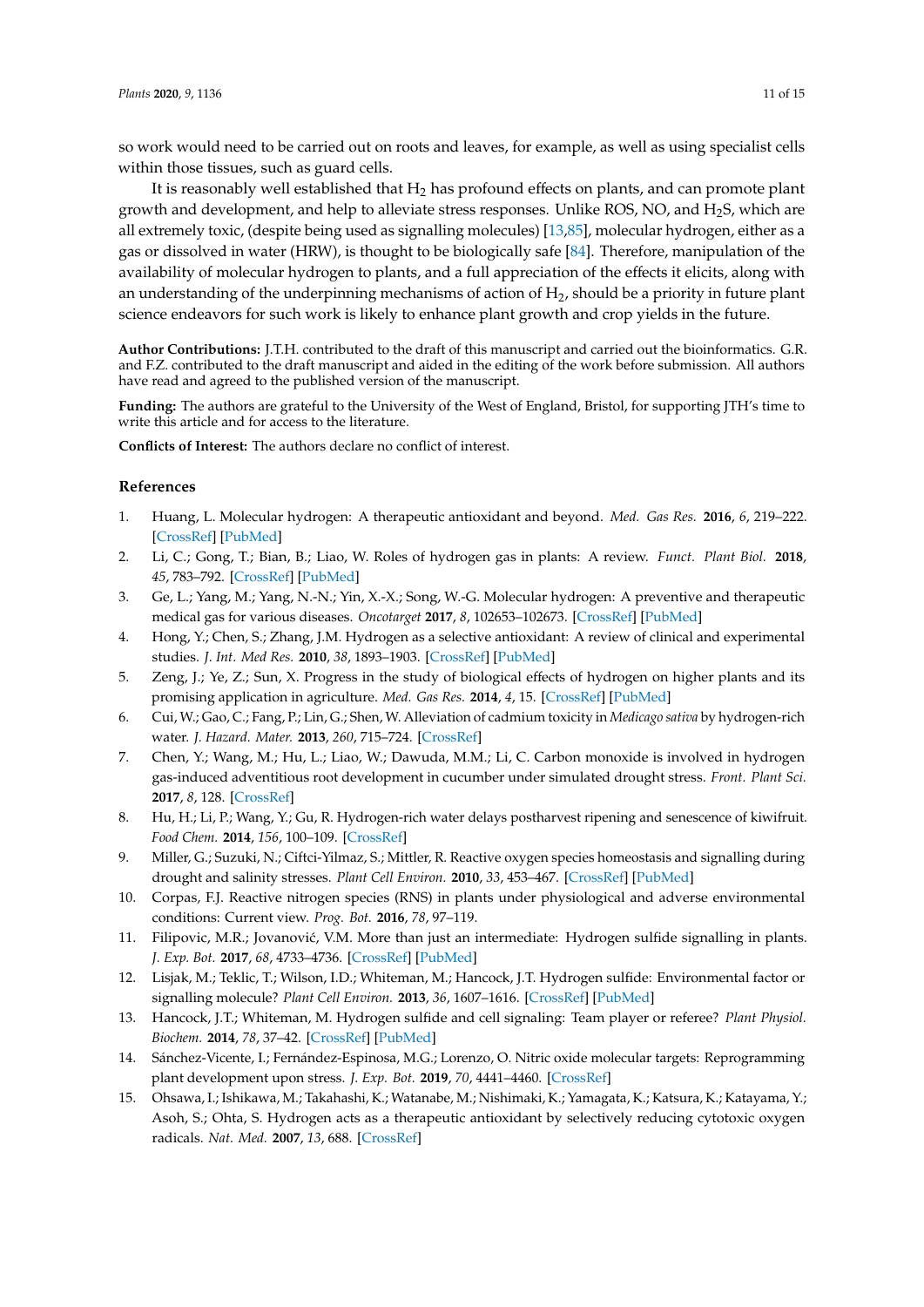- <span id="page-11-0"></span>16. Lin, Y.; Zhang, W.; Qi, F.; Cui, W.; Xie, Y.; Shen, W. Hydrogen-rich water regulates cucumber adventitious root development in a heme oxygenase-1/carbon monoxide-dependent manner. *J. Plant Physiol.* **2014**, *171*, 1–8. [\[CrossRef\]](http://dx.doi.org/10.1016/j.jplph.2013.08.009)
- <span id="page-11-1"></span>17. Hancock, J.T.; Hancock, T.H. Hydrogen gas, ROS metabolism, and cell signaling: Are hydrogen spin states important? *React. Oxyg. Species* **2018**, *6*, 389–395. [\[CrossRef\]](http://dx.doi.org/10.20455/ros.2018.869)
- <span id="page-11-2"></span>18. Vignais, P.M.; Billoud, B.; Mayer, J. Classification and phylogeny of hydrogenases. *FEMS Microbiol. Rev.* **2001**, *25*, 455–501. [\[CrossRef\]](http://dx.doi.org/10.1016/S0168-6445(01)00063-8)
- <span id="page-11-3"></span>19. Hylemon, P.B.; Harris, S.C.; Ridlon, J.M. Metabolism of hydrogen gases and bile acids in the gut microbiome. *FEBS Lett.* **2018**, *592*, 2070–2082. [\[CrossRef\]](http://dx.doi.org/10.1002/1873-3468.13064)
- <span id="page-11-4"></span>20. Ostojic, S.M. Non-gut microbiota as a source of bioactive hydrogen. *Postgrad. Med. J.* **2017**, *93*, 170. [\[CrossRef\]](http://dx.doi.org/10.1136/postgradmedj-2016-134411)
- <span id="page-11-5"></span>21. Jeanneret, R.; Contino, M.; Polin, M. A brief introduction to the model microswimmer Chlamydomonas reinhardtii. *Eur. Phys. J. Spec. Top.* **2016**, *225*, 2141–2156. [\[CrossRef\]](http://dx.doi.org/10.1140/epjst/e2016-60065-3)
- <span id="page-11-6"></span>22. Hemschemeier, A.; Fouchard, S.; Cournac, L.; Peltier, G.; Happe, T. Hydrogen production by Chlamydomonas reinhardtii: An elaborate interplay of electron sources and sinks. *Planta* **2008**, *227*, 397–407. [\[CrossRef\]](http://dx.doi.org/10.1007/s00425-007-0626-8) [\[PubMed\]](http://www.ncbi.nlm.nih.gov/pubmed/17885762)
- <span id="page-11-7"></span>23. Meuser, J.E.; D'Adamo, S.; Jinkerson, R.E.; Mus, F.; Yang, W.; Ghirardi, M.L.; Seibert, M.; Grossman, A.R.; Posewitz, M.C. Genetic disruption of both *Chlamydomonas reinhardtii* [FeFe]-hydrogenases: Insight into the role of HYDA2 in H2 production. *Biochem. Biophys. Res. Commun.* **2012**, *417*, 704–709. [\[CrossRef\]](http://dx.doi.org/10.1016/j.bbrc.2011.12.002) [\[PubMed\]](http://www.ncbi.nlm.nih.gov/pubmed/22177948)
- <span id="page-11-8"></span>24. Happe, T.; Kaminski, A. Differential regulation of the Fe-hydrogenase during anaerobic adaptation in the green alga Chlamydomonas reinhardtii. *Eur. J. Biochem.* **2002**, *269*, 1022–1032. [\[CrossRef\]](http://dx.doi.org/10.1046/j.0014-2956.2001.02743.x) [\[PubMed\]](http://www.ncbi.nlm.nih.gov/pubmed/11846805)
- <span id="page-11-9"></span>25. Melis, A.; Zhang, L.; Forestier, M.; Ghirardi, M.L.; Seibert, M. Sustained photobiological hydrogen gas production upon reversible inactivation of oxygen evolution in the green alga Chlamydomonas reinhardtii. *Plant Physiol.* **2000**, *122*, 127–135. [\[CrossRef\]](http://dx.doi.org/10.1104/pp.122.1.127)
- <span id="page-11-10"></span>26. Forestier, M.; King, P.; Zhang, L.; Posewitz, M.; Schwarzer, S.; Happe, T.; Ghirardi, M.L.; Seibert, M. Expression of two [Fe]-hydrogenases in Chlamydomonas reinhardtii under anaerobic conditions. *Eur. J. Biochem.* **2003**, *270*, 2750–2758. [\[CrossRef\]](http://dx.doi.org/10.1046/j.1432-1033.2003.03656)
- <span id="page-11-22"></span><span id="page-11-11"></span>27. Fouchard, S.; Hemschemeier, A.; Caruana, A.; Pruvost, J.; Legrand, J.; Happe, T.; Peltier, G.; Cournac, L. Autotrophic and mixotrophic hydrogen photoproduction in sulfur-deprived Chlamydomonas cells. *Appl. Environ. Microbiol.* **2005**, *71*, 6199–6205. [\[CrossRef\]](http://dx.doi.org/10.1128/AEM.71.10.6199-6205.2005)
- <span id="page-11-12"></span>28. Torzillo, G.; Scoma, A.; Faraloni, C.; Ena, A.; Johanningmeier, U. Increased hydrogen photoproduction by means of a sulfur-deprived *Chlamydomonas reinhardtii* D1 protein mutant. *Int. J. Hydrogen Energy* **2009**, *34*, 4529–4536. [\[CrossRef\]](http://dx.doi.org/10.1016/j.ijhydene.2008.07.093)
- <span id="page-11-13"></span>29. Philipps, G.; Happe, T.; Hemschemeier, A. Nitrogen deprivation results in photosynthetic hydrogen production in Chlamydomonas reinhardtii. *Planta* **2012**, *235*, 729–745. [\[CrossRef\]](http://dx.doi.org/10.1007/s00425-011-1537-2)
- <span id="page-11-14"></span>30. Khetkorn, W.; Rastogi, R.P.; Incharoensakdi, A.; Lindblad, P.; Madamwar, D.; Pandey, A.; Larroche, C. Microalgal hydrogen production–A review. *Bioresour. Technol.* **2017**, *243*, 1194–1206. [\[CrossRef\]](http://dx.doi.org/10.1016/j.biortech.2017.07.085)
- <span id="page-11-15"></span>31. Mahidhara, G.; Burrow, H.; Sasikala, C.; Ramana, C.V. Biological hydrogen production: Molecular and electrolytic perspectives. *World J. Microbiol. Biotechnol.* **2019**, *35*, 116. [\[CrossRef\]](http://dx.doi.org/10.1007/s11274-019-2692-z) [\[PubMed\]](http://www.ncbi.nlm.nih.gov/pubmed/31332538)
- <span id="page-11-16"></span>32. Krasna, A.I.; Rittenberg, D. The inhibition of hydrogenase by nitric oxide. *Proc. Natl. Acad. Sci. USA* **1954**, *40*, 225–227. [\[CrossRef\]](http://dx.doi.org/10.1073/pnas.40.4.225) [\[PubMed\]](http://www.ncbi.nlm.nih.gov/pubmed/16589460)
- <span id="page-11-17"></span>33. Feng, J.; Chen, L.; Zuo, J. Protein S-nitrosylation in plants: Current progresses and challenges. *J. Integr. Plant Biol.* **2019**, *61*, 1206–1223. [\[CrossRef\]](http://dx.doi.org/10.1111/jipb.12780) [\[PubMed\]](http://www.ncbi.nlm.nih.gov/pubmed/30663237)
- <span id="page-11-18"></span>34. Kolbert, Z.; Feigl, G.; Bordé, Á.; Molnár, Á.; Erdei, L. Protein tyrosine nitration in plants: Present knowledge, computational prediction and future perspectives. *Plant Physiol. Biochem.* **2017**, *113*, 56–63. [\[CrossRef\]](http://dx.doi.org/10.1016/j.plaphy.2017.01.028) [\[PubMed\]](http://www.ncbi.nlm.nih.gov/pubmed/28187345)
- <span id="page-11-19"></span>35. Xu, Y.; Ding, J.; Wu, L.Y.; Chou, K.C. ISNO-PseAAC: Predict cysteine S-nitrosylation sites in proteins by incorporating position specific amino acid propensity into pseudo amino acid composition. *PLoS ONE* **2013**, *8*, e55844. [\[CrossRef\]](http://dx.doi.org/10.1371/journal.pone.0055844) [\[PubMed\]](http://www.ncbi.nlm.nih.gov/pubmed/23409062)
- <span id="page-11-20"></span>36. Ascenzi, P.; Colasanti, M.; Persichini, T.; Muolo, M.; Polticelli, F.; Venturini, G.; Bordo, D.; Bolognesi, M. Re-evaluation of amino acid sequence and structural consensus rules for cysteine-nitric oxide reactivity. *Biol. Chem.* **2000**, *381*, 623–627. [\[CrossRef\]](http://dx.doi.org/10.1515/BC.2000.081)
- <span id="page-11-21"></span>37. Jia, J.; Arif, A.; Terenzi, F.; Willard, B.; Plow, E.F.; Hazen, S.L.; Fox, P.L. Target-selective protein S-nitrosylation by sequence motif recognition. *Cell* **2014**, *159*, 623–634. [\[CrossRef\]](http://dx.doi.org/10.1016/j.cell.2014.09.032)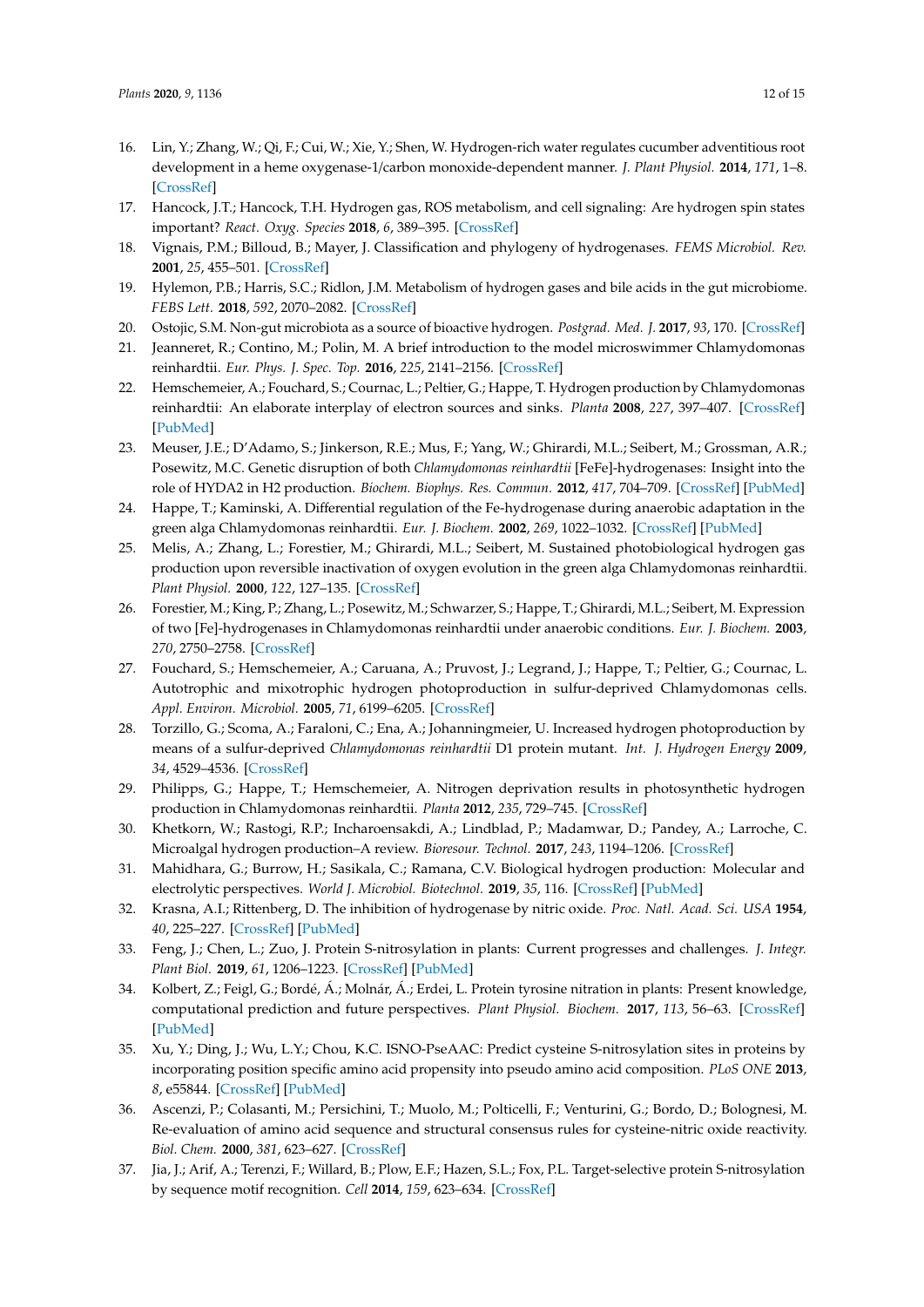- <span id="page-12-0"></span>38. Ceccaldi, P.; Etienne, E.; Dementin, S.; Guigliarelli, B.; Léger, C.; Burlat, B. Mechanism of inhibition of NiFe hydrogenase by nitric oxide. *BBA Bioenerg.* **2016**, *1857*, 454–461. [\[CrossRef\]](http://dx.doi.org/10.1016/j.bbabio.2016.01.014)
- <span id="page-12-1"></span>39. Aroca, A.; Benito, J.M.; Gotor, C.; Romero, L.C. Persulfidation proteome reveals the regulation of protein function by hydrogen sulfide in diverse biological processes in Arabidopsis. *J. Exp. Bot.* **2017**, *68*, 4915–4927. [\[CrossRef\]](http://dx.doi.org/10.1093/jxb/erx294)
- <span id="page-12-2"></span>40. Ju, Y.; Fu, M.; Stokes, E.; Wu, L.; Yang, G. H2S-Mediated protein S-sulfhydration: A prediction for its formation and regulation. *Molecules* **2017**, *22*, 1334. [\[CrossRef\]](http://dx.doi.org/10.3390/molecules22081334)
- <span id="page-12-3"></span>41. Urmey, A.R.; Zondlo, N.J. Design of a protein motif responsive to tyrosine nitration and an encoded turn-off sensor of tyrosine nitration. *Biochemistry* **2019**, *58*, 2822–2833. [\[CrossRef\]](http://dx.doi.org/10.1021/acs.biochem.9b00334) [\[PubMed\]](http://www.ncbi.nlm.nih.gov/pubmed/31140788)
- <span id="page-12-4"></span>42. Sigrist, C.J.A.; de Castro, E.; Cerutti, L.; Cuche, B.A.; Hulo, N.; Bridge, A.; Bougueleret, L.; Xenarios, I. New and continuing developments at PROSITE. *Nucleic Acids Res.* **2012**. [\[CrossRef\]](http://dx.doi.org/10.1093/nar/gks1067) [\[PubMed\]](http://www.ncbi.nlm.nih.gov/pubmed/23161676)
- <span id="page-12-5"></span>43. Scheuermann, M.J.; Forber, C.R.; Zondlo, N.J. Redox-responsive protein design: Design of a small protein motif dependent on glutathionylation. *Biochemistry* **2018**, *57*, 6956–6963. [\[CrossRef\]](http://dx.doi.org/10.1021/acs.biochem.8b00973)
- <span id="page-12-6"></span>44. Aldon, D.; Mbengue, M.; Mazars, C.; Galaud, J.-P. Calcium signalling in plant biotic interactions. *Int. J. Mol. Sci.* **2018**, *19*, 665. [\[CrossRef\]](http://dx.doi.org/10.3390/ijms19030665) [\[PubMed\]](http://www.ncbi.nlm.nih.gov/pubmed/29495448)
- <span id="page-12-7"></span>45. Renwick, G.M.; Giumarro, C.; Siegel, S.M. Hydrogen metabolism in higher plants. *Plant Physiol.* **1964**, *39*, 303–306. [\[CrossRef\]](http://dx.doi.org/10.1104/pp.39.3.303)
- <span id="page-12-8"></span>46. Mondy, S.; Lenglet, A.; Cosson, V.; Pelletier, S.; Pateyron, S.; Gilard, F.; Scholte, M.; Brocard, L.; Couzigou, J.-M.; Tcherkez, G.; et al. GOLLUM [FeFe]-hydrogenase-like proteins are essential for plant development in normoxic conditions and modulate energy metabolism. *Plant Cell Environ.* **2014**, *37*, 54–69. [\[CrossRef\]](http://dx.doi.org/10.1111/pce.12128)
- <span id="page-12-9"></span>47. Nakamura, M.; Buzas, D.M.; Kato, A.; Fujia, M.; Kurata, N.; Kinoshita, T. The role of Arabidopsis thaliana NAR1, a cytosolic iron-sulfur cluster assembly component, in gametophytic gene expression and oxidative stress responses in vegetative tissue. *New Phytol.* **2013**, *199*, 925–935. [\[CrossRef\]](http://dx.doi.org/10.1111/nph.12350)
- <span id="page-12-10"></span>48. Scholte, M.; d'Erfurth, I.; Rippa, S.; Mondy, S.; Cosson, V.; Durand, P.; Breda, C.; Trinh, H.; Rodriguez-Llorente, I.; Kondorosi, E.; et al. T-DNA tagging in the model legume Medicago truncatula allows efficient gene discovery. *Mol. Breed.* **2002**, *10*, 203–215. [\[CrossRef\]](http://dx.doi.org/10.1023/A:1020564612093)
- <span id="page-12-11"></span>49. Luo, D.; Bernard, D.G.; Balk, J.; Hai, H.; Cui, X. The DUF59 family gene AE7 acts in the cytosolic iron-sulfur cluster assembly pathway to maintain nuclear genome integrity in Arabidopsis. *Plant Cell* **2012**, *24*, 4135–4148. [\[CrossRef\]](http://dx.doi.org/10.1105/tpc.112.102608)
- <span id="page-12-12"></span>50. Sievers, F.; Wilm, A.; Dineen, D.; Gibson, T.J.; Karplus, K.; Li, W.; Lopez, R.; McWilliam, H.; Remmert, M.; Söding, J.; et al. Fast, scalable generation of high-quality protein multiple sequence alignments using Clustal Omega. *Mol. Syst. Biol.* **2011**, *7*, 539. [\[CrossRef\]](http://dx.doi.org/10.1038/msb.2011.75)
- <span id="page-12-13"></span>51. Vincent, K.A.; Belsey, N.A.; Lubitz, W.; Armstrong, F.A. Rapid and reversible reactions of [NiFe]-hydrogenases with sulfide. *J. Am. Chem. Soc.* **2006**, *128*, 7448–7449. [\[CrossRef\]](http://dx.doi.org/10.1021/ja061732f) [\[PubMed\]](http://www.ncbi.nlm.nih.gov/pubmed/16756292)
- <span id="page-12-14"></span>52. Irvine, P.; Smith, M.; Dong, Z. Hydrogen fertilizer: Bacteria or fungi? *Acta Hortic.* **2004**, *631*, 239–242. [\[CrossRef\]](http://dx.doi.org/10.17660/ActaHortic.2004.631.30)
- <span id="page-12-15"></span>53. Suzuki, A.; Ito, M.; Hamaguchi, T.; Mori, H.; Takeda, Y.; Baba, R.; Watanabe, T.; Kurokawa, K.; Asakawa, S.; Hirayama, M.; et al. Quantification of hydrogen production by intestinal bacteria that are specifically dysregulated in Parkinson's disease. *PLoS ONE* **2018**, *13*, e0208313. [\[CrossRef\]](http://dx.doi.org/10.1371/journal.pone.0208313) [\[PubMed\]](http://www.ncbi.nlm.nih.gov/pubmed/30586410)
- <span id="page-12-16"></span>54. Ivarsson, M.; Schnürer, A.; Bengtson, S.; Neubeck, A. Anaerobic fungi: A potential source of biological H $_2$  in the oceanic crust. *Front. Microbiol.* **2016**, *7*, 674. [\[CrossRef\]](http://dx.doi.org/10.3389/fmicb.2016.00674)
- <span id="page-12-17"></span>55. Maimaiti, J.; Zhang, Y.; Yang, J.; Cen, Y.P.; Layzell, D.B.; Peoples, M.; Dong, Z. Isolation and characterization of hydrogen-oxidizing bacteria induced following exposure of soil to hydrogen gas and their impact on plant growth. *Environ. Microbiol.* **2007**, *9*, 435–444. [\[CrossRef\]](http://dx.doi.org/10.1111/j.1462-2920.2006.01155.x)
- <span id="page-12-18"></span>56. Little, C.J.; Wheeler, J.A.; Sedlacek, J.; Cortes, A.J.; Rixen, C. Small-scale drivers: The importance of nutrient availability and snowmelt timing on performance of the alpine shrub *Salix Herbacea*. *Oecologia* **2016**, *180*, 1015–1024. [\[CrossRef\]](http://dx.doi.org/10.1007/s00442-015-3394-3)
- <span id="page-12-19"></span>57. Wu, X.; Islam, A.S.M.F.; Limpot, N.; Mackasmiel, L.; Mierzwa, J.; Cortes, A.J.; Blair, M.W. Genome-wide SNP identification and association mapping for seed mineral concentration in mung bean (*Vigna radiata* L.). *Front. Genet.* **2020**, *11*, 656. [\[CrossRef\]](http://dx.doi.org/10.3389/fgene.2020.00656)
- <span id="page-12-20"></span>58. Sedlacek, J.F.; Bossdorf, O.; Cortes, A.J.; Wheeler, J.A.; Kleunen, M. What role do plant–soil interactions play in the habitat suitability and potential range expansion of the alpine dwarf shrub *Salix herbacea*? *Basic Appl. Ecol.* **2014**, *15*, 305–315. [\[CrossRef\]](http://dx.doi.org/10.1016/j.baae.2014.05.006)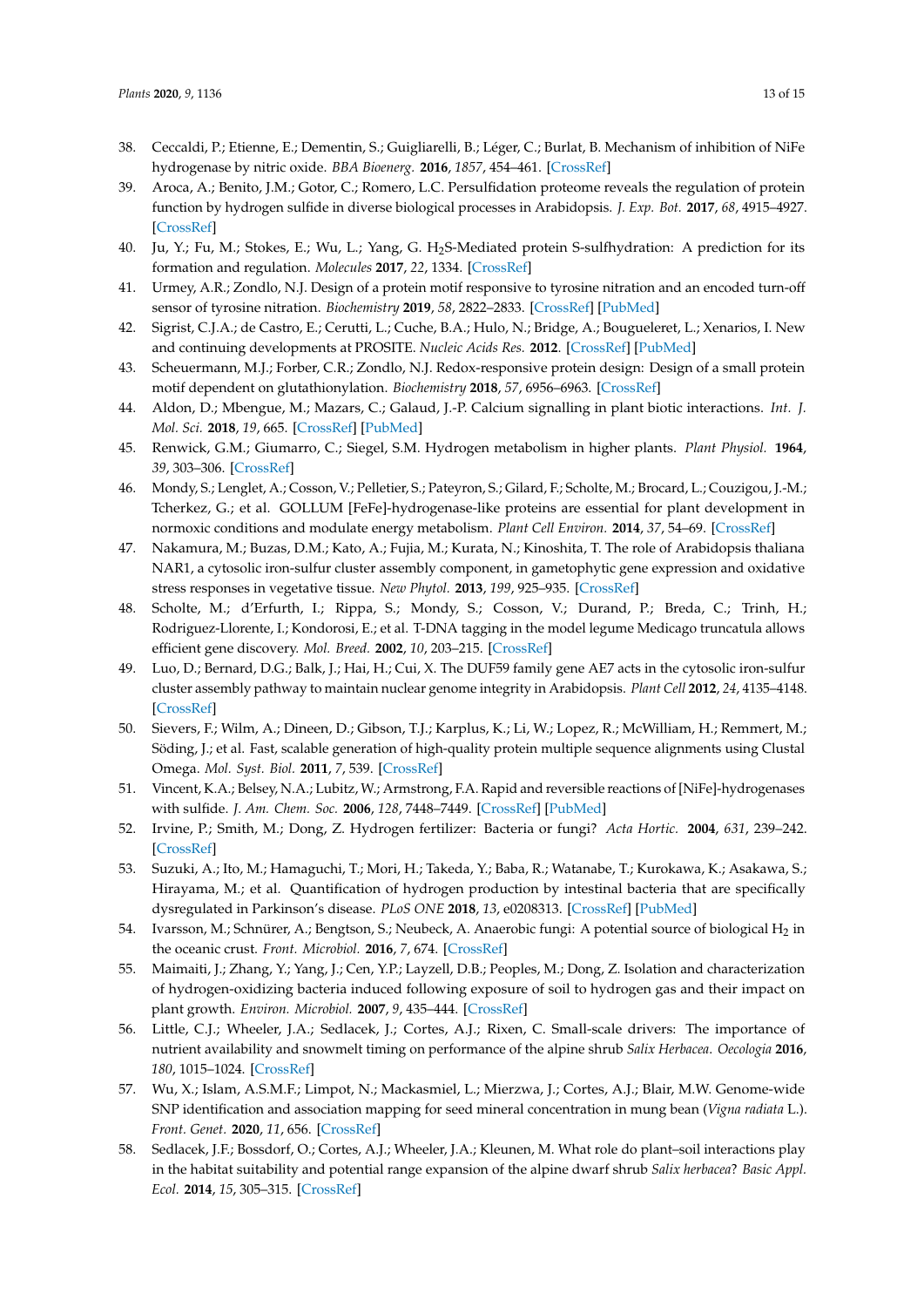- <span id="page-13-0"></span>59. Wilson, P.W.; Umbreit, W.W. Mechanism of symbiotic nitrogen fixation. III. Hydrogen as a specific inhibitor. *Arch. Mikrobiol.* **1937**, *8*, 44–57. [\[CrossRef\]](http://dx.doi.org/10.1007/BF00407213)
- <span id="page-13-1"></span>60. Schubert, K.R.; Evans, H. Hydrogen evolution: A major factor affecting the efficiency of nitrogen fixation in nodulated symbionts. *Proc. Natl. Acad. Sci. USA* **1976**, *73*, 1207–1211. [\[CrossRef\]](http://dx.doi.org/10.1073/pnas.73.4.1207)
- <span id="page-13-2"></span>61. Ruiz-Argüeso, T.; Maier, R.J.; Evans, H.J. Hydrogen evolution from alfalfa and clover nodules and hydrogen uptake by free-living Rhizobium meliloti. *Appl. Environ. Microbiol.* **1979**, *37*, 582–587. [\[CrossRef\]](http://dx.doi.org/10.1128/AEM.37.3.582-587.1979)
- <span id="page-13-3"></span>62. Golding, A.; Dong, Z. Hydrogen production by nitrogenase as a potential crop rotation benefit. *Environ. Chem. Lett.* **2010**, *8*, 101–121. [\[CrossRef\]](http://dx.doi.org/10.1007/s10311-010-0278-y)
- <span id="page-13-4"></span>63. Kanno, M.; Constant, P.; Tamaki, H.; Kamagata, Y. Detection and isolation of plant-associated bacteria scavenging atmospheric molecular hydrogen. *Environ. Microbiol.* **2016**, *18*, 2495–2506. [\[CrossRef\]](http://dx.doi.org/10.1111/1462-2920.13162) [\[PubMed\]](http://www.ncbi.nlm.nih.gov/pubmed/26636257)
- <span id="page-13-5"></span>64. Tibelius, K.H. Hydrogenase activity in Azospirillum brasilense is inhibited by nitrite, nitric oxide, carbon monoxide, and acetylene. *J. Bacteriol.* **1984**, *160*, 103–106. [\[CrossRef\]](http://dx.doi.org/10.1128/JB.160.1.103-106.1984) [\[PubMed\]](http://www.ncbi.nlm.nih.gov/pubmed/6384189)
- <span id="page-13-6"></span>65. Ahmed, A.; Lewis, R.S. Fermentation of biomass-generated synthesis gas: Effects of nitric oxide. *Biotechnol. Bioeng.* **2007**, *97*, 1080–1086. [\[CrossRef\]](http://dx.doi.org/10.1002/bit.21305)
- <span id="page-13-7"></span>66. Kolbert, Z.; Barroso, J.B.; Brouquisse, R.; Corpas, F.J.; Gupta, K.J.; Lindermayr, C.; Loake, G.J.; Palma, M.; Petřivalský, M.; Wendehenne, D.; et al. A forty year journey: The generation and roles of NO in plants. *Nitric Oxide* **2019**, *93*, 53–70. [\[CrossRef\]](http://dx.doi.org/10.1016/j.niox.2019.09.006)
- <span id="page-13-8"></span>67. Gotor, C.; García, I.; Aroca, Á.; Laureano-Marín, A.M.; Arenas-Alfonseca, L.; Jurado-Flores, A.; Moreno, I.; Romero, L.C. Signaling by hydrogen sulfide and cyanide through post-translational modification. *J. Exp. Bot.* **2019**, *70*, 4251–4265. [\[CrossRef\]](http://dx.doi.org/10.1093/jxb/erz225)
- <span id="page-13-9"></span>68. Liu, F.; Jiang, W.; Han, W.; Li, J.; Liu, Y. Effects of hydrogen-rich water on fitness parameters of rice plants. *Agron. J.* **2017**, *109*, 2033–2039. [\[CrossRef\]](http://dx.doi.org/10.2134/agronj2017.02.0109)
- <span id="page-13-10"></span>69. Available online: http://[www.molecularhydrogeninstitute.com](http://www.molecularhydrogeninstitute.com/concentration-and-solubility-of-h2)/concentration-and-solubility-of-h2 (accessed on 27 July 2020).
- <span id="page-13-11"></span>70. Seo, T.; Kurokawa, R.; Sato, B. A convenient method for determining the concentration of hydrogen in water: Use of methylene blue with colloidal platinum. *Med. Gas Res.* **2012**, *2*, 1. [\[CrossRef\]](http://dx.doi.org/10.1186/2045-9912-2-1)
- <span id="page-13-12"></span>71. Zhai, Y.; Zhou, X.; Dai, Q.; Fan, Y.; Huang, X. Hydrogen-rich saline ameliorates lung injury associated with cecal ligation and puncture-induced sepsis in rats. *Exp. Mol. Pathol.* **2015**, *98*, 268–276. [\[CrossRef\]](http://dx.doi.org/10.1016/j.yexmp.2015.03.005)
- <span id="page-13-13"></span>72. Da-Silva, C.J.; Modolo, L.V. Hydrogen sulfide: A new endogenous player in an old mechanism of plant tolerance to high salinity. *Acta Bot. Bras.* **2018**, *32*, 150–160. [\[CrossRef\]](http://dx.doi.org/10.1590/0102-33062017abb0229)
- <span id="page-13-14"></span>73. Hancock, J.T. Methods for the addition of redox compounds. In *Redox-Mediated Signal Transduction*; Hancock, J.T., Conway, M.E., Eds.; Humana: New York, NY, USA, 2019; pp. 13–25.
- <span id="page-13-15"></span>74. Sanadze, G.A. Absorption of molecular hydrogen by green leaves in light. *Fiziol. Rast.* **1961**, *8*, 555–559.
- <span id="page-13-16"></span>75. Cao, Z.; Duan, X.; Yao, P.; Cui, W.; Cheng, D.; Zhang, J.; Jin, Q.; Chen, J.; Dai, T.; Shen, W. Hydrogen gas is involved in auxin-induced lateral root formation by modulating nitric oxide synthesis. *Int. J. Mol. Sci.* **2017**, *18*, 2084. [\[CrossRef\]](http://dx.doi.org/10.3390/ijms18102084) [\[PubMed\]](http://www.ncbi.nlm.nih.gov/pubmed/28972563)
- <span id="page-13-17"></span>76. Chen, M.; Cui, W.; Zhu, K.; Xie, Y.; Zhang, C.; Shen, W. Hydrogen-rich water alleviates aluminium-induced inhibition of root elongation in alfalfa via decreasing nitric oxide production. *J. Hazard. Mater.* **2014**, *267*, 40–47. [\[CrossRef\]](http://dx.doi.org/10.1016/j.jhazmat.2013.12.029) [\[PubMed\]](http://www.ncbi.nlm.nih.gov/pubmed/24413050)
- <span id="page-13-18"></span>77. Xu, D.; Cao, H.; Fang, W.; Pan, J.; Chen, J.; Zhang, J.; Shen, W. Linking hydrogen-enhanced rice aluminum tolerance with the reestablishment of GA/ABA balance and miRNA-modulated gene expression: A case study on germination. *Ecotoxicol. Environ. Saf.* **2017**, *145*, 303–312. [\[CrossRef\]](http://dx.doi.org/10.1016/j.ecoenv.2017.07.055)
- <span id="page-13-19"></span>78. Zeng, J.; Zhang, M.; Sun, X. Molecular hydrogen is involved in phytohormone signaling and stress response in plants. *PLoS ONE* **2013**, *8*, e71038. [\[CrossRef\]](http://dx.doi.org/10.1371/journal.pone.0071038)
- <span id="page-13-20"></span>79. Xie, Y.; Mao, Y.; Lai, D.; Zhang, W.; Shen, W. H2 enhances Arabidopsis salt tolerance by manipulating ZAT10/12-mediated antioxidant defence and controlling sodium exclusion. *PLoS ONE* **2012**, *7*, e49800. [\[CrossRef\]](http://dx.doi.org/10.1371/journal.pone.0049800)
- <span id="page-13-21"></span>80. Xu, S.; Zhu, S.S.; Long, J.Y.; Wang, N.; Wang, R.; Shen, W. Hydrogen-rich water alleviates salt stress in rice during seed germination. *Plant Soil* **2013**, *370*, 47–57. [\[CrossRef\]](http://dx.doi.org/10.1007/s11104-013-1614-3)
- <span id="page-13-22"></span>81. Cui, W.; Fang, P.; Zhu, K.; Mao, Y.; Gao, C.; Xie, Y.; Wang, J.; Shen, W.B. Hydrogen-rich water confers plant tolerance to mercury toxicity in alfalfa seedlings. *Ecotoxicol. Environ. Saf.* **2014**, *5*, 103–111. [\[CrossRef\]](http://dx.doi.org/10.1016/j.ecoenv.2014.04.009)
- <span id="page-13-23"></span>82. Fryzova, R.; Pohanka, M.; Martinkova, P.; Cihlarova, H.; Brtnicky, M.; Hladky, J.; Kynicky, J. Oxidative stress and heavy metals in plants. *Rev. Environ. Contam. Toxicol.* **2018**, *245*, 129–156.